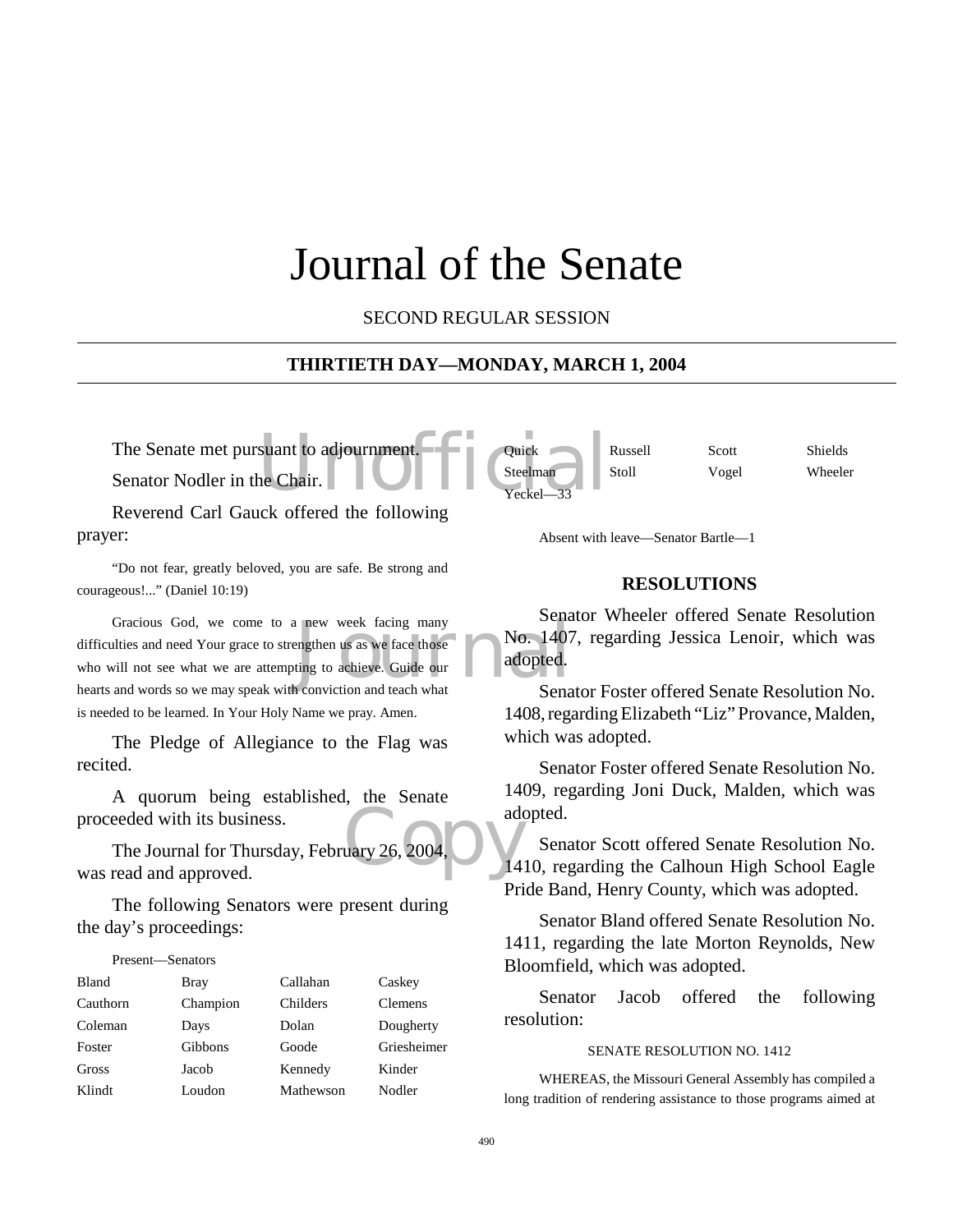developing qualities of citizenship and leadership within our youth; and

WHEREAS, the Missouri Girls State program of the American Legion Auxiliary has earned considerable recognition for its success in providing young women with a unique and valuable insight into the process of democratic government through a format of direct role-playing experience; and

WHEREAS, during June 2004, the American Legion Auxiliary, Department of Missouri, is conducting the Sixty-Third annual session of Missouri Girls State; and

WHEREAS, an important highlight of this event would be conducting a mock legislative session in the Senate Chamber at our State Capitol where participants could gather to gain a more realistic insight into official governmental and electoral proceedings;

package for the stand participants of the Sixty-Third<br>tate, permission to use the Senate<br>aring in mock-legislative officials<br>tate of this resolution for this resolution for this resolution for NOW, THEREFORE, BE IT RESOLVED that we, the members of the Missouri Senate, Ninety-Second General Assembly, hereby grant the adult leaders and participants of the Sixty-Third Session of the Missouri Girls State, permission to use the Senate Chamber for the purpose of swearing in mock legislative officials and conducting a mock legislative session on June 22, 2004.

Senator Jacob requested unanimous consent of the Senate that the rules be suspended for the purpose of taking **SR 1412** up for adoption, which request was granted.

On motion of Senator Jacob, **SR 1412** was<br>
ted.<br>
Senator Stoll offered Senate Resolution No adopted.

Senator Stoll offered Senate Resolution No. 1413, regarding the One Hundredth Birthday of Emma H. Montgomery, DeSoto, which was adopted.

#### **CONCURRENT RESOLUTIONS**

the the the the the concurrent of the Violence of the the concurrent of the theorem of the the theorem of the the theorem of the theorem of the theorem of the theorem of the theorem of the theorem of the theorem of the the Senator Bray offered the following concurrent resolution:

SENATE CONCURRENT RESOLUTION NO. 42

WHEREAS, the United States is just beginning to recover from a depressed economy; and

WHEREAS, most states are experiencing a job gap between actual jobs available and the number of jobs needed to keep up with the growth in working age population; and

WHEREAS, Missouri revenues have been adversely affected by the economy; and

WHEREAS, state revenues will recover at a slower pace than the economy at large; and

WHEREAS, federal tax cuts will result in lower Missouri

revenue due to coupling; and

WHEREAS, Missouri struggles with the challenges of a significant budget deficit; and

WHEREAS, the budget deficit puts the health care of children, seniors, and the disabled at risk; and

WHEREAS, the Federal Government has funds available for two trillion dollars in tax cuts that disproportionally benefit the most prosperous Americans; and

WHEREAS, federal unfunded mandates in IDEA, No Child Left Behind, Election Reform, and Homeland Security cost the states more than twenty billion dollars per year;

NOW THEREFORE BE IT RESOLVED that the members of the Missouri Senate, Ninety-Second General Assembly, Second Regular Session, the House of Representatives concurring therein, hereby urge the United States Congress to pass a fiscal relief package for the states of no less than twenty billion dollars; and

BE IT FURTHER RESOLVED that the Secretary of the Missouri Senate be instructed to prepare properly inscribed copies of this resolution for the President of the United States Senate, the Speaker of the United States House of Representatives and the members of the Missouri Congressional delegation.

Senator Yeckel offered the following concurrent resolution:

SENATE CONCURRENT RESOLUTION NO. 43

WHEREAS, the citizens of the state of Missouri have seen an untenable level of violent crime throughout the past several years; and

WHEREAS, statistics indicate that certain cities within the state of Missouri have rates of violent crime which are among the highest in the nation:

NOW THEREFORE BE IT RESOLVED that the members of the Missouri Senate, Ninety-Second General Assembly, Second Regular Session, hereby establish the "Interim Committee on Violent Crime"; and

BE IT FURTHER RESOLVED that the Committee shall be composed of five members of the Senate to be appointed by the President Pro Tem of the Senate, and no more than three members of such committee shall be from the same political party; and

BE IT FURTHER RESOLVED that the Committee shall conduct an in-depth study on the causes, issues related to, and the resulting effects of violent crime within Missouri and discover methods of reducing such crime in order to improve the safety and quality of life for citizens within this state; and

BE IT FURTHER RESOLVED that the Committee be authorized to hold hearings as it deems advisable, and may solicit any input or information necessary to fulfill its obligations; and

BE IT FURTHER RESOLVED that the staff of Senate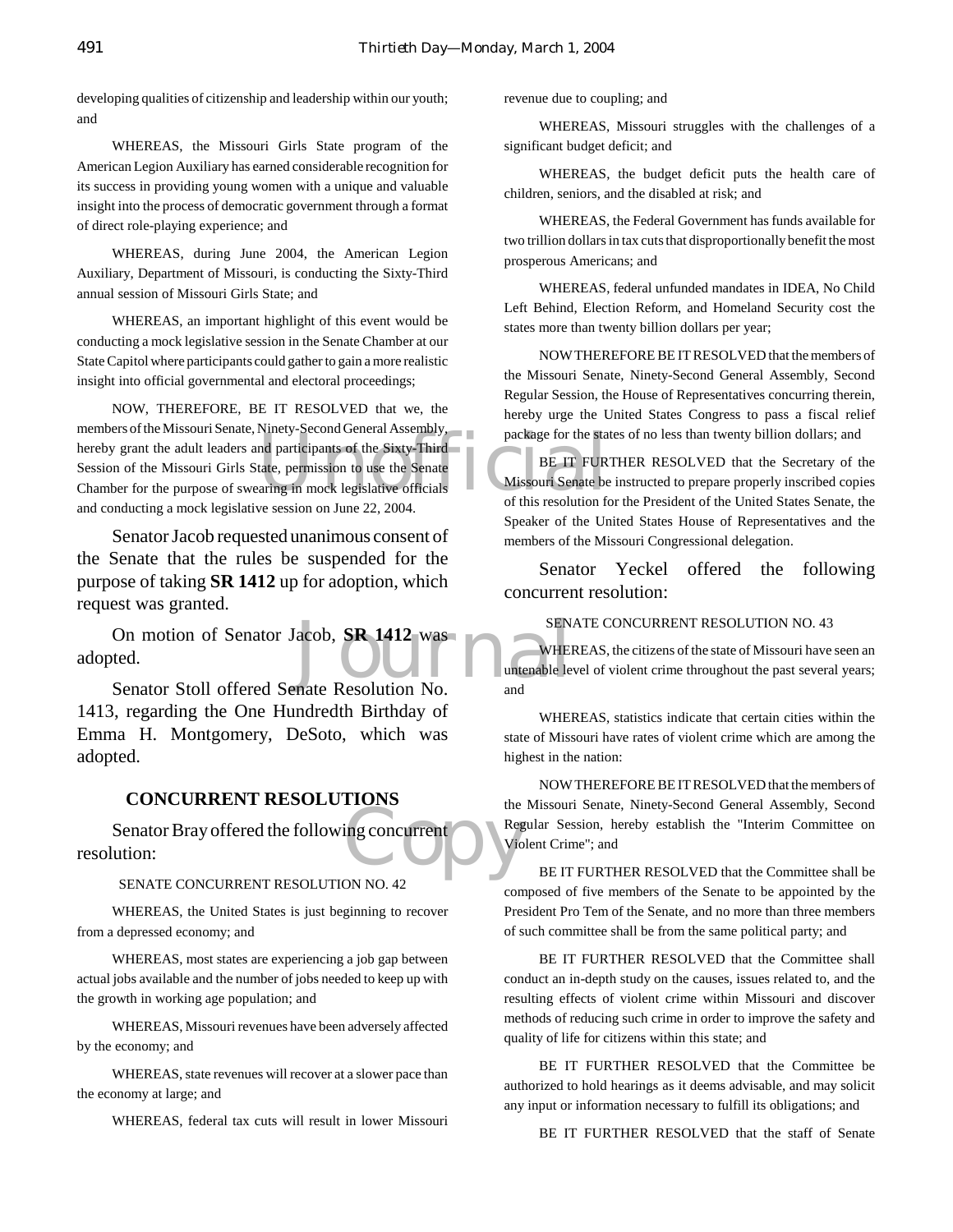Research shall provide such legal, research, clerical, technical, and bill drafting services as the Committee may require in the performance of its duties; and

BE IT FURTHER RESOLVED that the Committee, its members, and any staff personnel assigned to the Committee shall receive reimbursement for their actual and necessary expenses incurred in attending meetings of the Committee or any subcommittee thereof; and

BE IT FURTHER RESOLVED that the Committee report its recommendations and findings to the Missouri Senate prior to the commencement of the First Regular Session of the Ninety-Third General Assembly.

## **INTRODUCTION OF BILLS**

The following Bills and Joint Resolutions were read the 1st time and ordered printed:

**SB 1332**–By Caskey and Mathewson.

An Act to<br>
An Act to repeal section 50.535, RSMo, and<br>
The resonal proper to enact in lieu thereof one new section relating to the county sheriff's revolving fund.

**SB 1333**–By Caskey and Shields.

provide wholesale An Act to amend chapter 250, RSMo, by adding thereto thirteen new sections relating to the formation of an authority to provide wholesale water and wastewater service.

**SB 1334**–By Dougherty.

An Act to repeal section 195.214, RSMo, and to enact in lieu thereof one new section relating to distribution of controlled substances near schools, with a penalty provision.

Gibbons and **SB 1335**–By Dougherty, Gross, Gibbons and Yeckel.

An Act to repeal sections 67.1775, 210.860, and 210.861, RSMo, and to enact in lieu thereof three new sections relating to community services for children.

**SB 1336**–By Kennedy and Dougherty.

An Act to amend chapters 41 and 143, RSMo, by adding thereto two new sections relating to the creation of a Missouri military family relief fund.

**SB 1337**–By Kennedy.

An Act to amend chapter 135, RSMo, by

adding thereto two new sections relating to a new or expanded business tax credit.

## **SB 1338**–By Callahan.

An Act to amend chapter 321, RSMo, by adding thereto one new section relating to a fire protection district sales tax for homeland security and training purposes.

**SB 1339**–By Callahan.

An Act to repeal section 160.400, RSMo, and to enact in lieu thereof one new section relating to requirements for sponsoring a charter school.

## **SB 1340**–By Callahan.

An Act to repeal section 137.298, RSMo, and to enact in lieu thereof one new section relating to personal property tax bills.

**SB 1341**–By Cauthorn, Childers, Russell, Foster and Scott.

An Act to repeal section 50.535, RSMo, and to enact in lieu thereof one new section relating to the county sheriff's revolving fund.

# **SB 1342**–By Cauthorn.

 $\overline{An}$  Act to amend chapter 335, RSMo, by adding thereto one new section relating to nursing.

# **SB 1343**–By Champion.

An Act to repeal section 135.215, RSMo, and to enact in lieu thereof one new section relating to enterprise zones.

# **SB 1344**–By Champion.

An Act to repeal section 620.602, RSMo, and to enact in lieu thereof one new section relating to the joint committee on economic development policy and planning.

#### **SB 1345**–By Coleman.

An Act to repeal sections 569.080, 569.090, 570.030, 570.040, and 570.080, RSMo, and to enact in lieu thereof six new sections relating to stealing.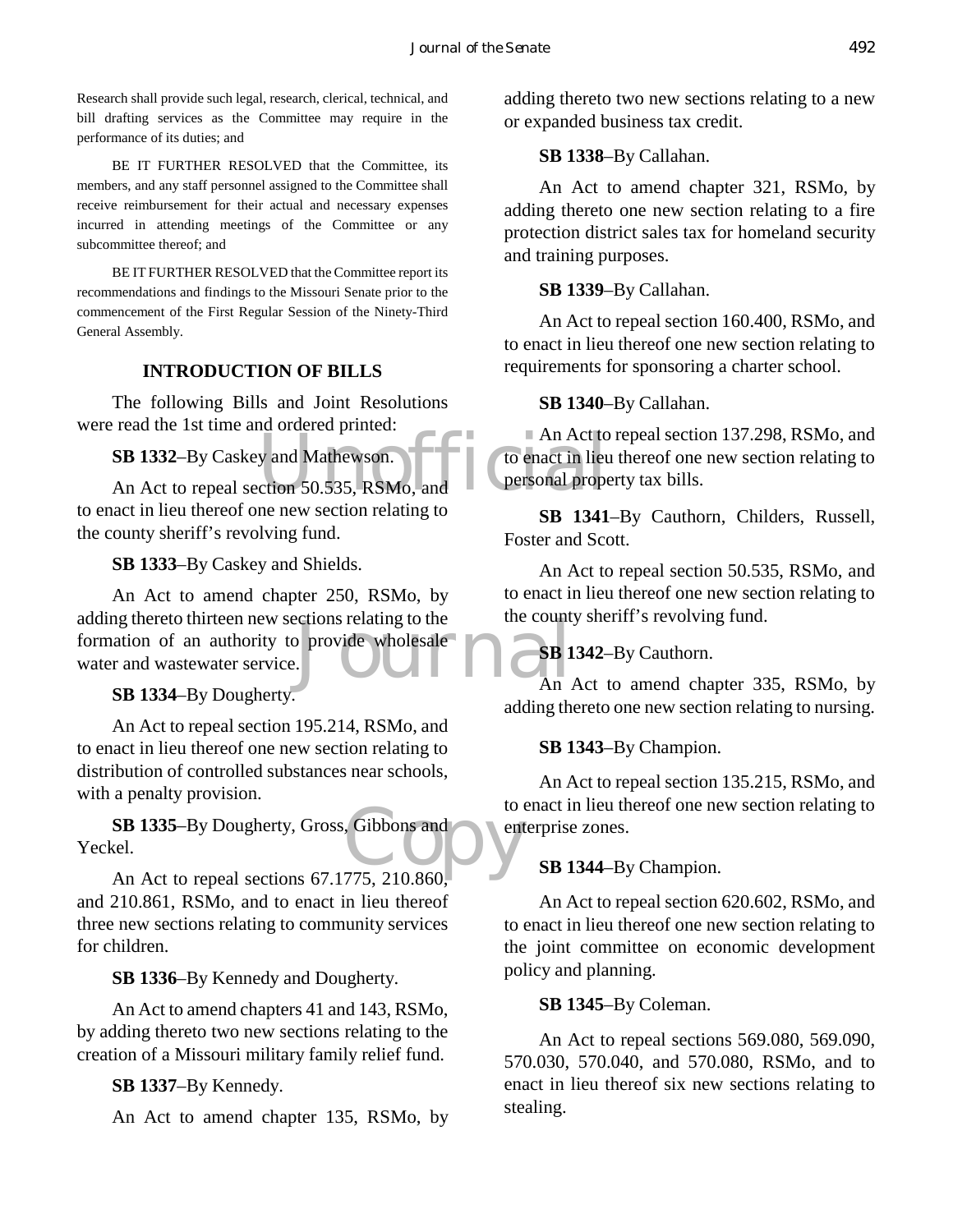## **SB 1346**–By Coleman.

An Act to amend chapter 191, RSMo, by adding thereto two new sections relating to emergency care for sexual assault victims, with penalty provisions.

# **SB 1347**–By Coleman.

An Act to amend chapters 488 and 589, RSMo, by adding thereto two new sections relating to the creation of the gang resistance education and training program fund, with an expiration date.

# **SB 1348**–By Coleman.

An Act to repeal section 558.019, RSMo, and to enact in lieu thereof one new section relating to sentencing discretion.

# **SB 1349**–By Coleman.

encing discretion.<br>
SB 1349-By Coleman. J<br>
An Act An Act to repeal section 163.011, RSMo, and 571.107, RSM to enact in lieu thereof one new section relating to state aid calculations for students for whom English is not their native language.

## **SB 1350**–By Stoll.

An Act to amend chapter 167, RSMo, by<br>
mg thereto three new sections relating to indoor<br>
uality in schools.<br>
tatute of adding thereto three new sections relating to indoor air quality in schools.

**SB 1351**–By Stoll.

An Act to repeal section 103.175, RSMo, and to enact in lieu thereof one new section relating to the Missouri consolidated healthcare plan.

# **SB 1352**–By Stoll.

cas<br>
5, RSMo, and<br>
ion relating to An Act to repeal section 160.405, RSMo, and to enact in lieu thereof one new section relating to high risk charter schools.

# **SB 1353**–By Bray.

An Act to amend chapter 190, RSMo, by adding thereto one new section relating to joint municipal public safety communications centers.

#### **SB 1354**–By Steelman.

An Act to repeal sections 565.252 and 565.253, RSMo, and to enact in lieu thereof one new section relating to invasion of privacy.

## **SB 1355**–By Days.

An Act to amend chapters 160 and 376, RSMo, by adding thereto six new sections relating to family cost participation in the Missouri first steps program.

## **SB 1356**–By Jacob and Bray.

An Act to repeal section 571.030, RSMo, and to enact in lieu thereof two new sections relating to concealable firearms, with penalty provisions.

## **SB 1357**–By Jacob and Bray.

An Act to repeal section 571.030, RSMo, and to enact in lieu thereof two new sections relating to concealable firearms, with penalty provisions.

# **SB 1358–By Jacob and Bray.**

An Act to repeal sections 571.030 and 571.107, RSMo, and to enact in lieu thereof two new sections relating to prohibition against carrying concealed weapons in certain locations, with penalty provisions.

#### **SB 1359**–By Jacob and Bray.

An Act to repeal section 556.037, RSMo, and to enact in lieu thereof one new section relating to statute of limitations for certain sexual offenses.

#### **SB 1360**–By Jacob.

An Act to repeal section 537.046, RSMo, and to enact in lieu thereof one new section relating to statute of limitations for childhood sexual abuse cases.

**SB 1361**–By Griesheimer and Loudon.

An Act to repeal sections 143.011, 163.011, 163.031, and 163.036, RSMo, and to enact in lieu thereof six new sections relating to the school foundation formula, with an emergency clause for a certain section.

**SB 1362**–By Griesheimer.

An Act to amend chapter 376, RSMo, by adding thereto one new section relating to mandated insurance coverage for computerized prosthetic devices.

**SB 1363**–By Griesheimer.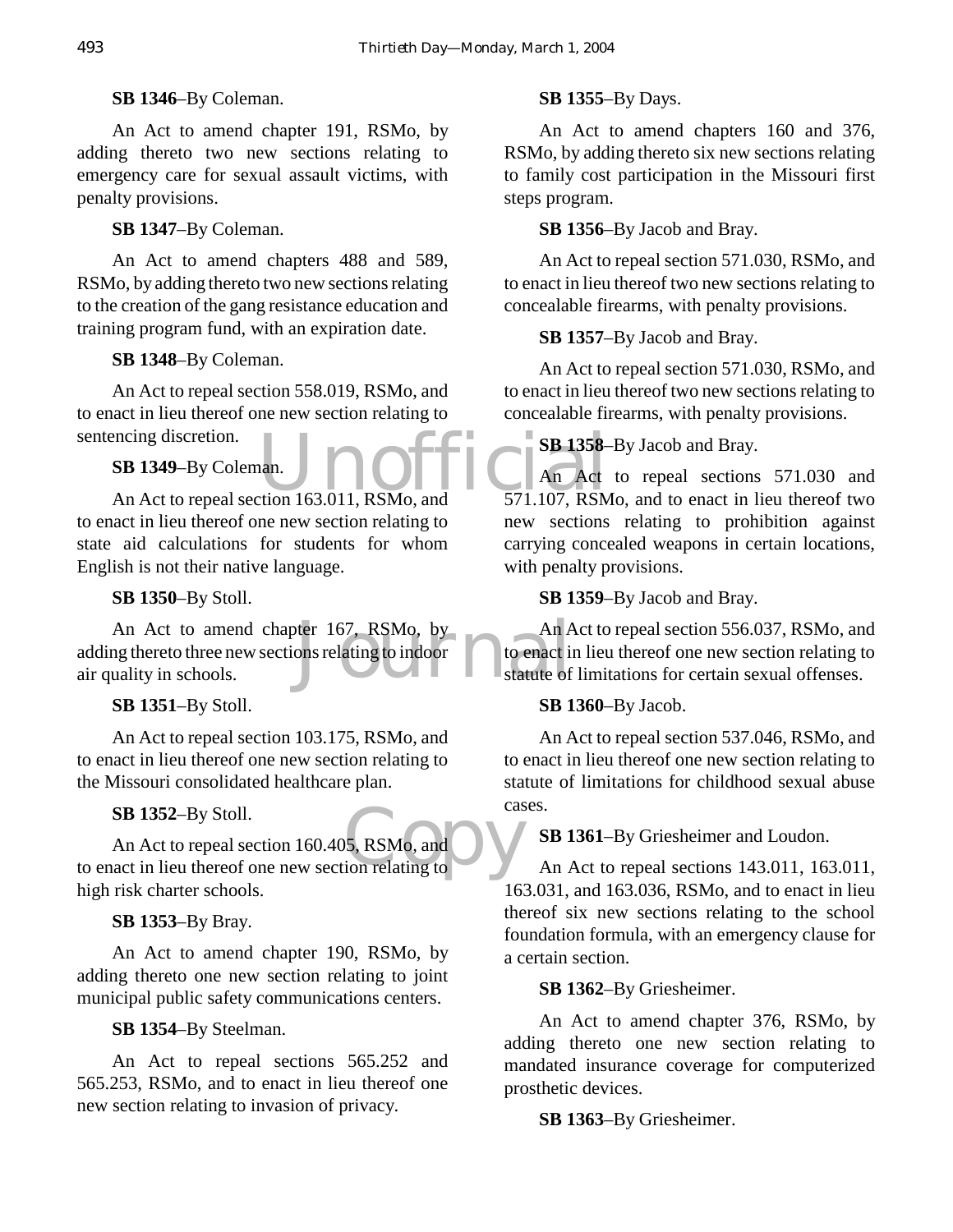An Act to repeal section 508.010, RSMo, and to enact in lieu thereof one new section relating to venue in tort actions, with a referendum clause.

## **SB 1364**–By Gross.

An Act to amend chapter 67, RSMo, by adding thereto seven new sections relating to the creation of theater, cultural arts, and entertainment districts.

**SB 1365**–By Yeckel, Dolan, Stoll and Gibbons.

An Act to amend chapter 42, RSMo, by adding thereto two new sections relating to veterans.

#### **SB 1366**–By Yeckel.

the chapter 167, RSMo, by<br>section relating to student<br>SB 1374 An Act to amend chapter 167, RSMo, by adding thereto one new section relating to student athletes.

**SB 1367**–By Yeckel.

on. An Act to amend chapter 173, RSMo, by adding thereto four new sections relating to eligibility for in-state tuition at Missouri institutions of higher education.

**SB 1368**–By Nodler.

An Act to amend chapter 337, RSMo, by adding thereto eleven new sections relating to regulation and licensing of professional addiction counselors, with penalty provisions.

#### **SB 1369**–By Nodler.

0, RSMo, and pressed on relating to An Act to repeal section 36.390, RSMo, and to enact in lieu thereof one new section relating to state personnel law.

**SB 1370**–By Nodler.

An Act to amend chapter 8, RSMo, by adding thereto one new section relating to energy conservation measures in public facilities.

**SB 1371**–By Kinder, Jacob, Goode, Gibbons, Yeckel, Clemens, Mathewson, Klindt, Gross, Steelman, Callahan, Cauthorn, Dolan, Stoll, Griesheimer, Bland, Loudon, Russell, Champion, Wheeler, Bray, Scott, Foster, Vogel and Caskey.

An Act to repeal section 208.574, RSMo, and to enact in lieu thereof four new sections relating to the coordination of benefits for the Medicare Prescription Drug, Improvement and Modernization Act of 2003, with a termination date for a certain section.

**SB 1372**–By Klindt, Yeckel, Cauthorn, Dougherty, Goode and Griesheimer.

An Act to amend chapter 262, RSMo, by adding thereto fourteen new sections relating to the Missouri wine and grape board.

**SB 1373**–By Bartle.

An Act to amend chapter 210, RSMo, by adding thereto one new section relating to the interstate compact for juveniles.

# **SB 1374**–By Gibbons.

An Act to repeal sections 32.200, 137.115, 143.091, 143.121, and 143.431, RSMo, and to enact in lieu thereof nine new sections relating to taxation, with an effective date.

#### **SB 1375**–By Gibbons.

An Act to amend chapter 21, RSMo, by adding thereto one new section relating to recording of senate joint resolutions.

#### **SB 1376**–By Gibbons.

An Act to repeal sections 578.405, 578.407, 578.409, and 578.412, RSMo, and to enact in lieu thereof four new sections relating to animal research and production facilities, with penalty provisions.

#### **SB 1377**–By Bray and Bland.

An Act to repeal section 169.560, RSMo, and to enact in lieu thereof one new section relating to employment of retirees of the public school retirement system.

**SB 1378**–By Stoll and Cauthorn.

An Act to repeal section 33.103, RSMo, and to enact in lieu thereof one new section relating to cafeteria plans for state employees.

**SB 1379**–By Cauthorn.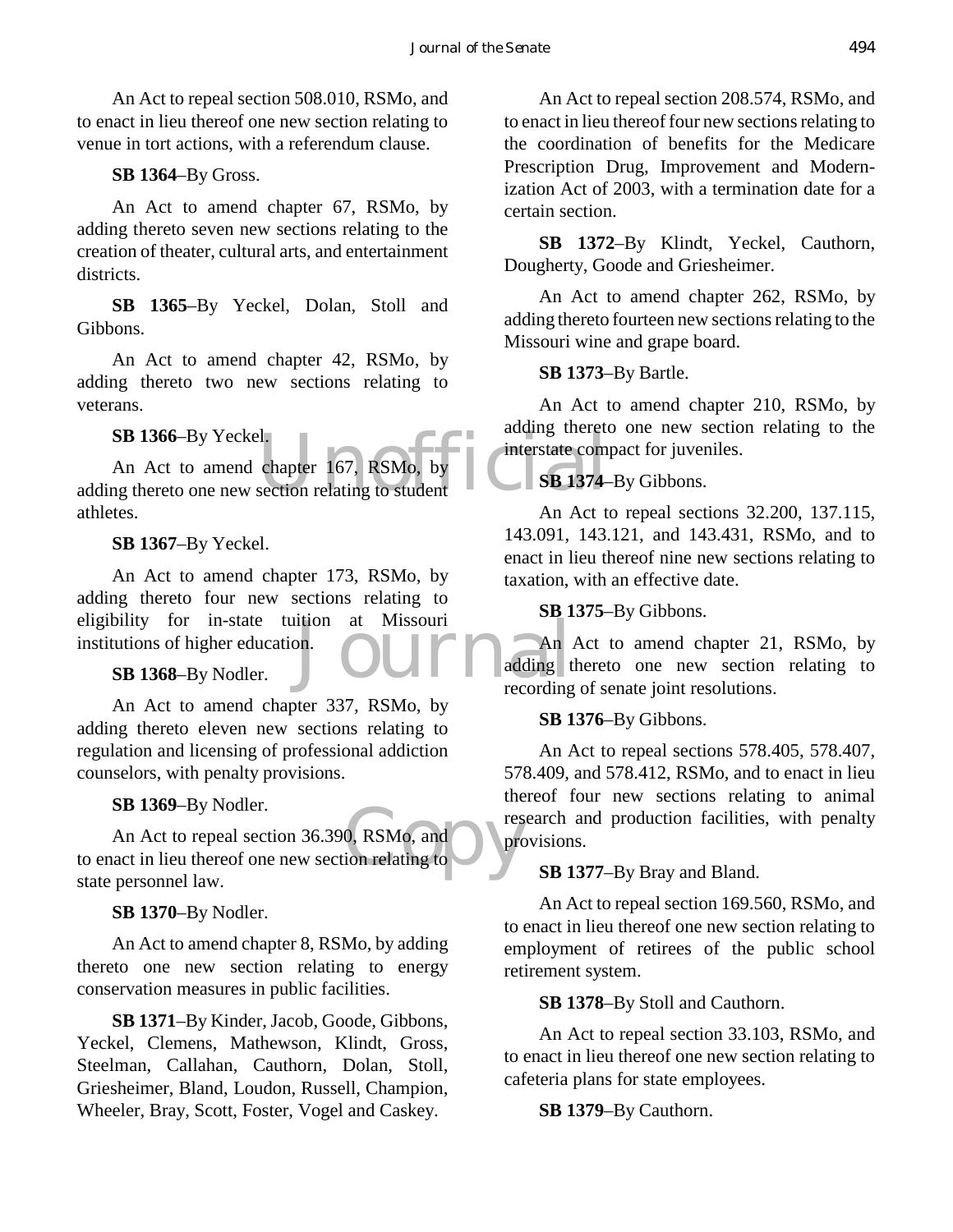An Act to amend chapter 640, RSMo, by adding thereto two new sections relating to renewable energy.

**SB 1380**–By Cauthorn.

An Act to amend chapter 393, RSMo, by adding thereto two new sections relating to renewable energy.

# **SB 1381**–By Loudon.

An Act to amend chapter 537, RSMo, by adding thereto one new section relating to the denial of noneconomic damages for injuries occurring during certain motor vehicle violations.

# **SB 1382**–By Quick and Gibbons.

ections 167.031, 167.051,<br>
032, 211.033, 211.071,<br>
091, 211.101, 211.161,<br>
SR 1390 An Act to repeal sections 167.031, 167.051, 211.021, 211.031, 211.032, 211.033, 211.071, 211.073, 211.081, 211.091, 211.101, 211.161, 211.181, 211.321, 211.421, 211.425, 211.431, 565.020, 565.140, and 565.149, RSMo, and to enact in lieu thereof twenty new sections relating to the age of majority, with penalty provisions.

# **SB 1383**–By Scott.

pters 226 and 304,<br>new sections relating adding the<br>s. An Act to amend chapters 226 and 304, RSMo, by adding thereto two new sections relating to commercial motor vehicles.

**SB 1384**–By Scott.

teCopy An Act to repeal sections 104.601 and 104.1021, RSMo, and to enact in lieu thereof two new sections relating to retirement of state officers and employees, with an effective date.

# **SB 1385**–By Scott.

An Act to amend chapter 44, RSMo, by adding thereto four new sections relating to emergency management.

# **SB 1386**–By Scott.

An Act to repeal sections 105.466, 105.473, 105.485, 105.487, 105.492, 105.957, 105.961, 105.963, 105.973, 130.011, 130.021, 130.026, 130.036, 130.046, 130.049, 130.050, and 130.057, RSMo, and to enact in lieu thereof eighteen new section relating to ethics, with penalty provisions.

**SB 1387**–By Dolan.

An Act to repeal sections 174.050, 174.055, 174.070, 174.241, 174.300, 174.332, 174.450, 174.453, 174.610, 174.620, 174.621, 175.020, 175.021, 175.023, 175.030, 175.040, 178.632, and 178.633, RSMo, and to enact in lieu thereof sixteen new sections relating to student representation on the governing boards of public higher education institutions.

# **SB 1388**–By Dolan.

An Act to amend chapter 143, RSMo, by adding thereto one new section relating to an income tax claim of right.

# **SB 1389**–By Dolan.

An Act to amend chapter 174, RSMo, by adding thereto one new section relating to the use of Social Security numbers, with an effective date.

# **SB 1390**–By Foster.

An Act to repeal section 263.534, RSMo, and to enact in lieu thereof one new section relating to boll weevil eradication.

# **SB 1391**–By Foster.

An Act to amend chapter 94, RSMo, by adding thereto one new section relating to transient guest taxes.

# **SB 1392**–By Goode and Dougherty.

An Act to repeal section 334.253, RSMo, and to enact in lieu thereof one new section relating to physical therapists in rehabilitation facilities.

# **SB 1393**–By Vogel.

An Act to amend chapter 227, RSMo, by adding thereto one new section relating to memorial highways.

# **SB 1394**–By Vogel.

An Act to repeal sections 32.087, 143.241, 143.782, 144.083, and 144.157, RSMo, and to enact in lieu thereof five new sections relating to tax collection.

# **SB 1395**–By Shields.

An Act to repeal section 143.183, RSMo, and to enact in lieu thereof one new section relating to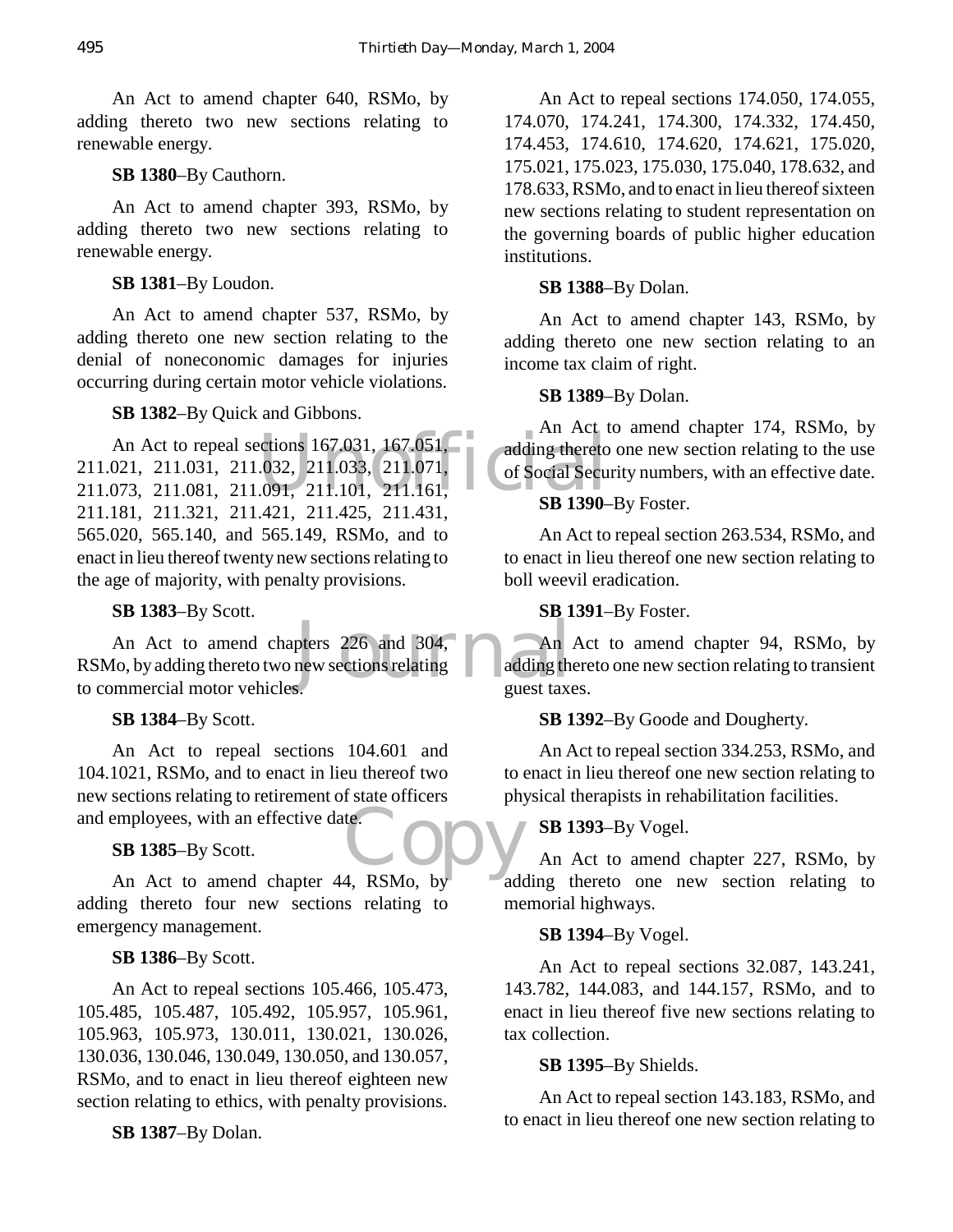athletes and entertainers tax.

# **SB 1396**–By Shields.

An Act to repeal sections 338.013, 338.055, 338.065, and 338.220, RSMo, and to enact in lieu thereof seven new sections relating to the licensure and regulation of pharmacists, pharmacies, drug distributors and related pharmaceutical services and personnel, with penalty provisions.

# **SJR 48**–By Jacob and Bray.

Joint Resolution submitting to the qualified voters of Missouri, an amendment repealing section 39 of article III of the Constitution of Missouri, and adopting one new section in lieu thereof relating to powers of the general assembly.

# **SJR 49**–By Klindt.

SJR 49-By Klindt.<br>Joint Resolution submitting to the qualified Mr. President, which was ref voters of Missouri, an amendment repealing section 47(c) of article IV of the Constitution of Missouri, and adopting one new section in lieu thereof relating to the parks and soils tax.

# **SJR 50**–By Stoll.

Mr. I<br>ting to the qualified<br>nendment repealing<br>f the Constitution of that it has Joint Resolution submitting to the qualified voters of Missouri, an amendment repealing section 26(b) of article VI of the Constitution of Missouri, and adopting one new section in lieu thereof relating to school district bond elections.

# **SJR 51**–By Goode.

ent repealing<br>
constitution of<br>
ection in lieu Joint Resolution submitting to the qualified voters of Missouri, an amendment repealing section 27(a) of article IV of the Constitution of Missouri, and adopting one new section in lieu thereof relating to the budget reserve fund.

# **REPORTS OF STANDING COMMITTEES**

Senator Shields, Chairman of the Committee on Aging, Families, Mental and Public Health, submitted the following report:

Mr. President: Your Committee on Aging, Families, Mental and Public Health, to which was referred **SB 762**, begs leave to report that it has considered the same and recommends that the Senate Committee Substitute No. 2, hereto attached, do pass and be placed on the Consent Calendar.

Senator Childers, Chairman of the Committee on Economic Development, Tourism and Local Government, submitted the following reports:

Mr. President: Your Committee on Economic Development, Tourism and Local Government, to which was referred **SB 1212**, begs leave to report that it has considered the same and recommends that the Senate Committee Substitute, hereto attached, do pass and be placed on the Consent Calendar.

Also,

Mr. President: Your Committee on Economic Development, Tourism and Local Government, to which was referred **SB 1243**, begs leave to report that it has considered the same and recommends that the bill do pass and be placed on the Consent Calendar.

Also,

Mr. President: Your Committee on Economic Development, Tourism and Local Government, to which was referred **SB 1253**, begs leave to report that it has considered the same and recommends that the Senate Committee Substitute, hereto attached, do pass and be placed on the Consent Calendar.

Senator Yeckel, Chairman of the Committee on Financial and Governmental Organization, Veterans' Affairs and Elections, submitted the following reports:

Mr. President: Your Committee on Financial and Governmental Organization, Veterans' Affairs and Elections, to which was referred **SB 817**, begs leave to report that it has considered the same and recommends that the Senate Committee Substitute, hereto attached, do pass and be placed on the Consent Calendar.

# Also,

Mr. President: Your Committee on Financial and Governmental Organization, Veterans' Affairs and Elections, to which were referred **SB 1085** and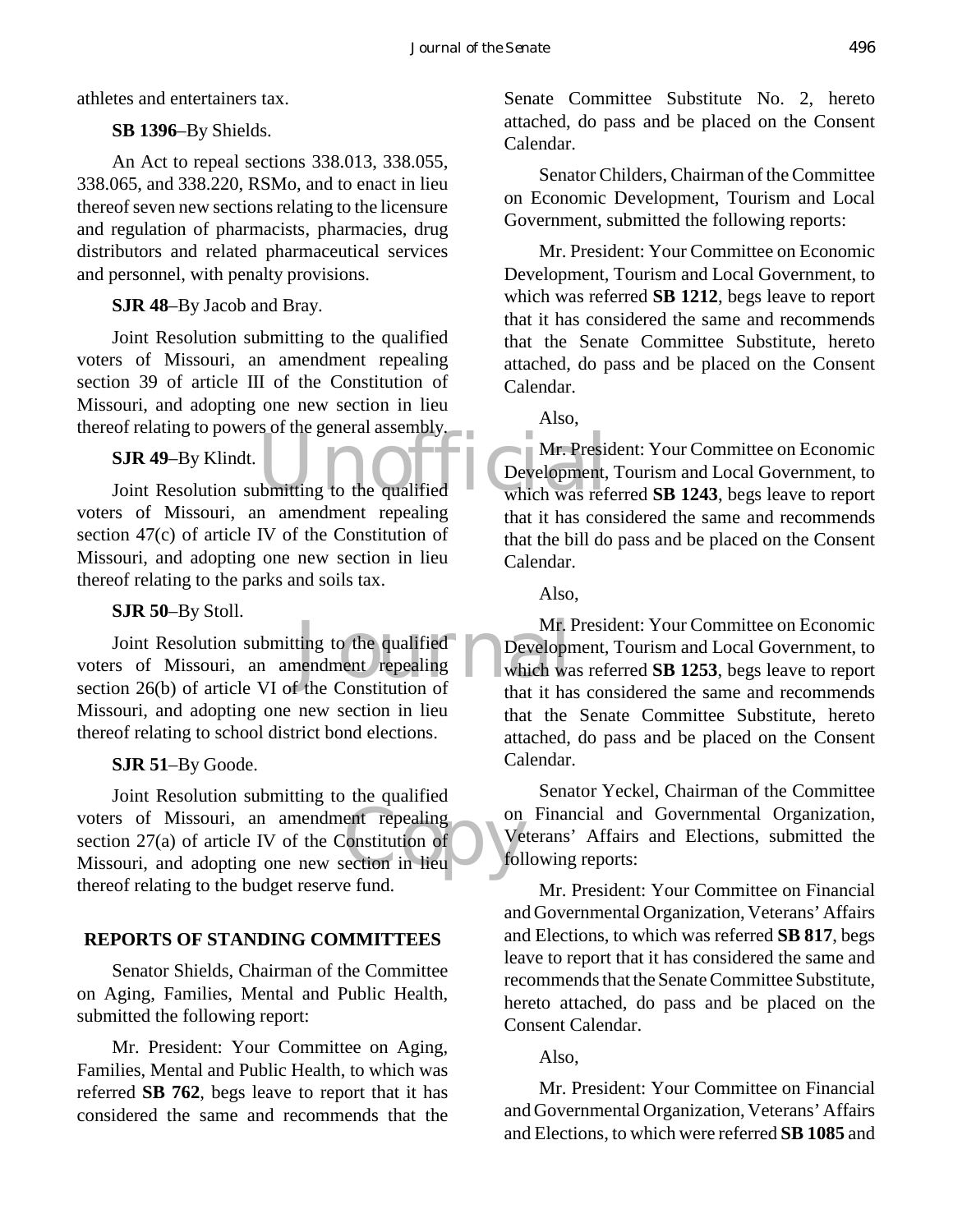**SB 800**, begs leave to report that it has considered the same and recommends that the Senate Committee Substitute, hereto attached, do pass and be placed on the Consent Calendar.

#### Also,

Mr. President: Your Committee on Financial and Governmental Organization, Veterans' Affairs and Elections, to which was referred **SB 884**, begs leave to report that it has considered the same and recommends that the bill do pass and be placed on the Consent Calendar.

#### Also,

and Elections, to which was referred **SB 1188**, begs<br>leave to report that it has considered the same and<br>recommends that the Senate Committee Substitute, Mr. President: Your Committee on Financial and Governmental Organization, Veterans' Affairs leave to report that it has considered the same and recommends that the Senate Committee Substitute, hereto attached, do pass and be placed on the Consent Calendar.

#### Also,

on, Veterans' Affairs<br>
ferred SB 1105, begs<br>
sidered the same and<br>
committee Substitute<br>
Calendar. Mr. President: Your Committee on Financial and Governmental Organization, Veterans' Affairs and Elections, to which was referred **SB 1105**, begs leave to report that it has considered the same and recommends that the Senate Committee Substitute, hereto attached, do pass and be placed on the Consent Calendar.

Senator Foster, Chairman of the Committee on Education, submitted the following report:

on Education,<br>leave to report<br>recommends Mr. President: Your Committee on Education, to which was referred **SB 768**, begs leave to report that it has considered the same and recommends that the bill do pass and be placed on the Consent Calendar.

Senator Klindt, Chairman of the Committee on Agriculture, Conservation, Parks and Natural Resources, submitted the following report:

Mr. President: Your Committee on Agriculture, Conservation, Parks and Natural Resources, to which was referred **SJR 24**, begs leave to report that it has considered the same and recommends that the Senate Committee Substitute, hereto attached, do pass and be placed on the

#### Consent Calendar.

On behalf of Senator Bartle, Chairman of the Committee on the Judiciary and Civil and Criminal Jurisprudence, Senator Gibbons submitted the following reports:

Mr. President: Your Committee on the Judiciary and Civil and Criminal Jurisprudence, to which was referred **SB 1166**, begs leave to report that it has considered the same and recommends that the bill do pass and be placed on the Consent Calendar.

Also,

Mr. President: Your Committee on the Judiciary and Civil and Criminal Jurisprudence, to which was referred **SB 1111**, begs leave to report that it has considered the same and recommends that the bill do pass and be placed on the Consent Calendar.

Also,

Mr. President: Your Committee on the Judiciary and Civil and Criminal Jurisprudence, to which was referred **SB 1064**, begs leave to report that it has considered the same and recommends that the bill do pass and be placed on the Consent Calendar.

#### Also,

Mr. President: Your Committee on the Judiciary and Civil and Criminal Jurisprudence, to which was referred **SB 974**, begs leave to report that it has considered the same and recommends that the Senate Committee Substitute, hereto attached, do pass and be placed on the Consent Calendar.

Senator Scott, Chairman of the Committee on Pensions and General Laws, submitted the following reports:

Mr. President: Your Committee on Pensions and General Laws, to which was referred **SB 1130**, begs leave to report that it has considered the same and recommends that the bill do pass and be placed on the Consent Calendar.

Also,

Mr. President: Your Committee on Pensions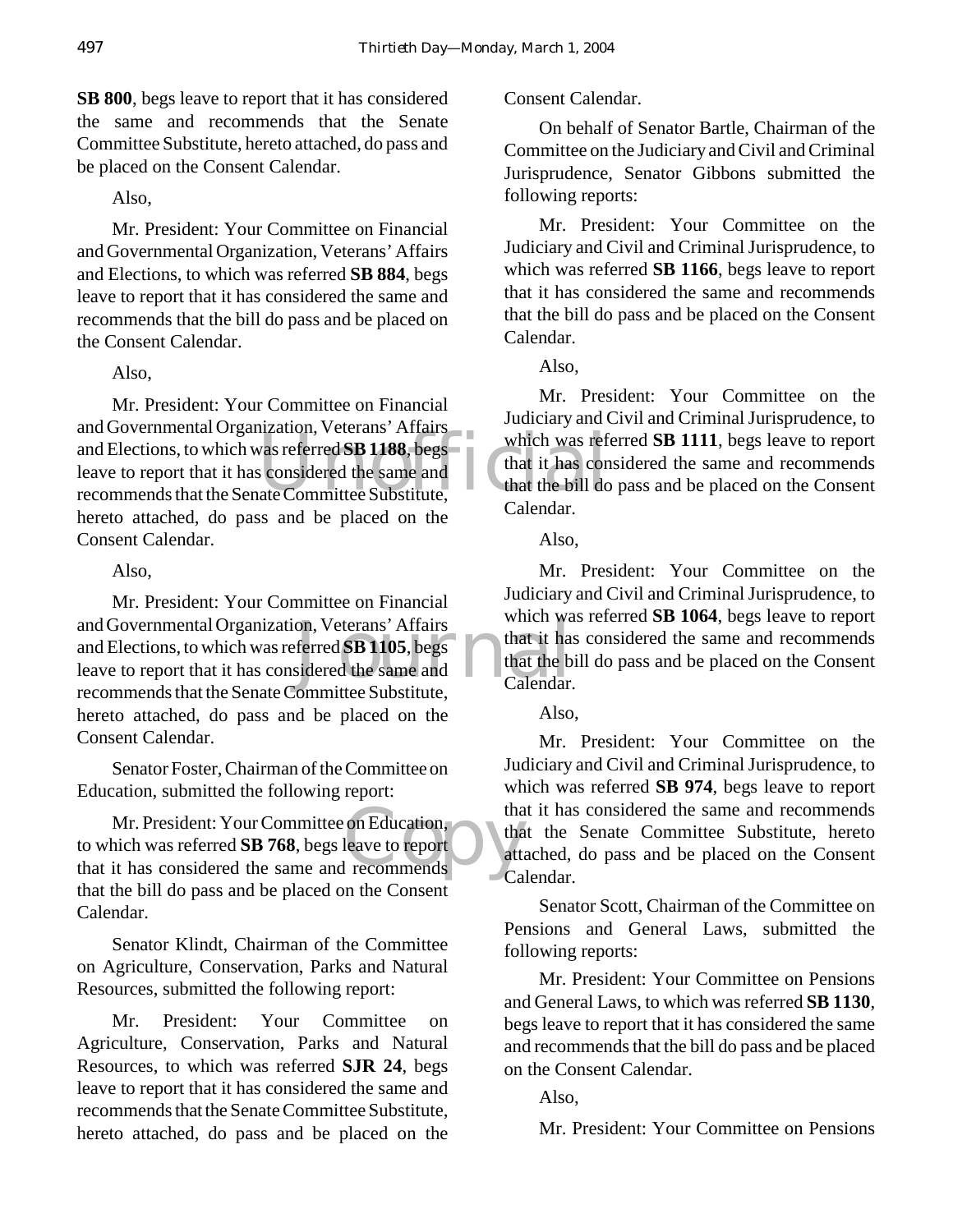and General Laws, to which was referred **SB 1055**, begs leave to report that it has considered the same and recommends that the bill do pass and be placed on the Consent Calendar.

#### **SECOND READING OF SENATE BILLS**

The following Bills were read the 2nd time and referred to the Committees indicated:

**SB 1280**—Ways and Means.

**SB 1281**—Ways and Means.

**SB 1282**—Ways and Means.

**SB 1283**—Financial and Governmental Organization, Veterans' Affairs and Elections.

SB 1284—Financial and Governmental Organ-<br>
SB 1285—Transportation.<br>
SB 1285—Transportation.<br>
SB 1285—Transportation. ization, Veterans' Affairs and Elections.

**SB 1285**—Transportation.

**SB 1286**—Aging, Families, Mental and Public Health.

**SB 1287**—Financial and Governmental Organization, Veterans' Affairs and Elections.

SB 1290—Economic Development, Tourism<br>
Local Government.<br>
SB 1<br>
SB 1<br>
SB 1 and Local Government.

**SB 1291**—Small Business, Insurance and Industrial Relations.

**SB 1292**—Aging, Families, Mental and Public Health.

**SB 1293**—Small Business, Insurance and Industrial Relations.

Intelland Public **SB 1294**—Aging, Families, Mental and Public Health.

**SB 1295**—Pensions and General Laws.

**SB 1296**—Economic Development, Tourism and Local Government.

**SB 1297**—Education.

**SB 1298**—Ways and Means.

**SB 1299**—Small Business, Insurance and Industrial Relations.

**SB 1300**—Small Business, Insurance and Industrial Relations.

**SB 1301**—Small Business, Insurance and Industrial Relations.

**SB 1302**—Economic Development, Tourism and Local Government.

**SB 1303**—Financial and Governmental Organization, Veterans' Affairs and Elections.

**SB 1304**—Economic Development, Tourism and Local Government.

**SB 1305**—Appropriations.

**SB 1306**—Commerce and the Environment.

**SB 1307**—Judiciary and Civil and Criminal Jurisprudence.

**SB 1308**—Financial and Governmental Organization, Veterans' Affairs and Elections.

**SB 1309**—Education.

**SB 1310**—Pensions and General Laws.

**SB 1311**—Ways and Means.

**SB 1312**—Ways and Means.

**SB 1314**—Judiciary and Civil and Criminal Jurisprudence.

**SB 1315**—Commerce and the Environment.

**SB 1316**—Education.

**SB 1317**—Aging, Families, Mental and Public Health.

**SB 1318**—Judiciary and Civil and Criminal Jurisprudence.

**SB 1319**—Small Business, Insurance and Industrial Relations.

**SB 1320**—Financial and Governmental Organization, Veterans' Affairs and Elections.

**SB 1321**—Ways and Means.

**SB 1322**—Financial and Governmental Organization, Veterans' Affairs and Elections.

**SB 1323**—Education.

**SB 1324**—Judiciary and Civil and Criminal Jurisprudence.

**SB 1325**—Aging, Families, Mental and Public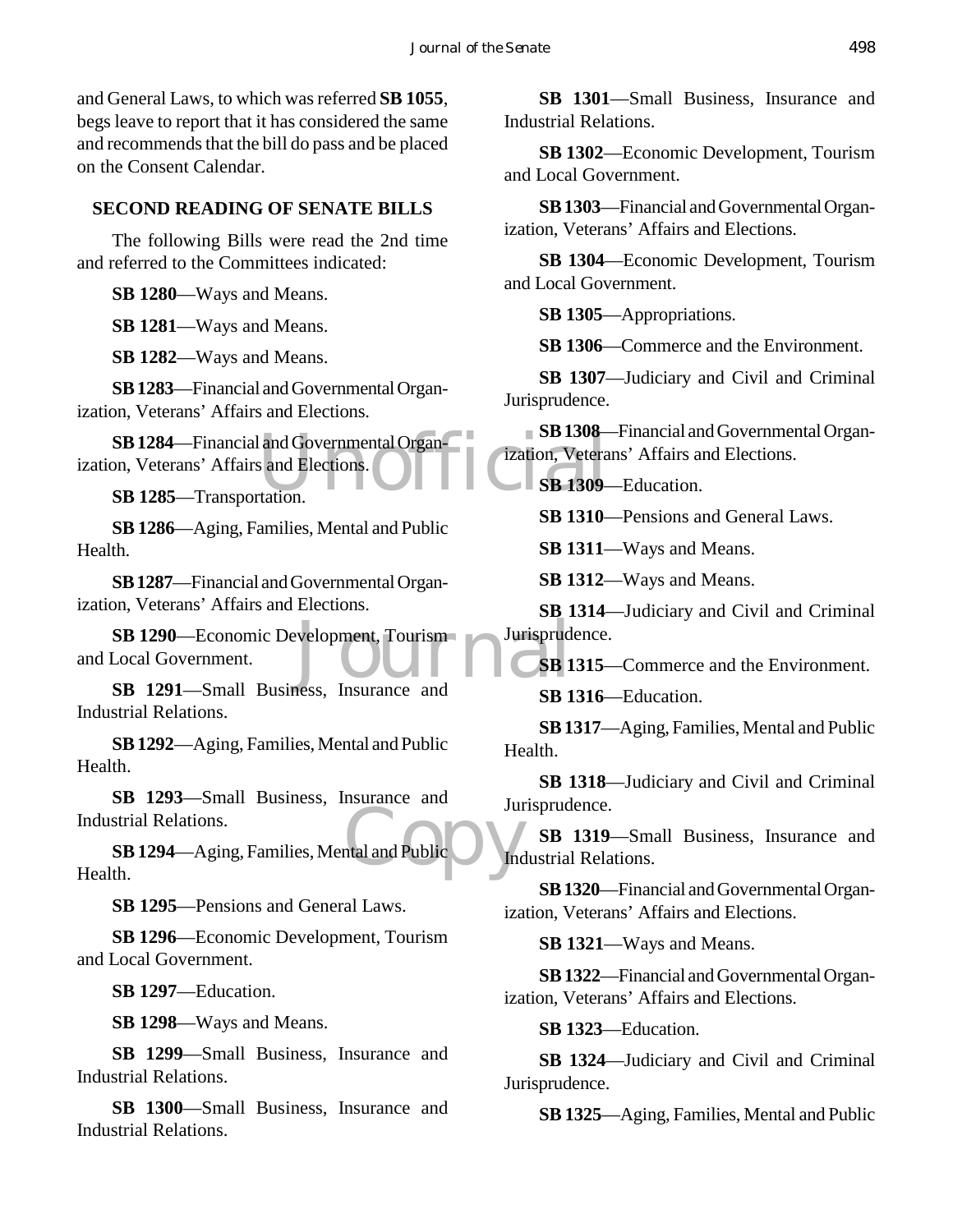Health.

**SB 1326**—Transportation.

**SB 1327**—Financial and Governmental Organization, Veterans' Affairs and Elections.

**SB 1329**—Economic Development, Tourism and Local Government.

**SB 1330**—Aging, Families, Mental and Public Health.

#### **HOUSE BILLS ON SECOND READING**

The following Bills were read the 2nd time and referred to the Committees indicated:

Education. 0 Fri Cable, which m **HB 994**—Judiciary and Civil and Criminal Jurisprudence.

**HCS** for **HB 1040**—Education.

**HCS** for **HBs 946**, **1106** and **952**— Transportation.

**HCS** for **HB 980**—Agriculture, Conservation, Parks and Natural Resources.

SENATE BILLS **HS** for **HCS** for **HBs 1268** and **1211**—Small Business, Insurance and Industrial Relations.

# **THIRD READING OF SENATE BILLS**

**SCS** for **SB 969**, entitled:

SENATE COMMITTEE SUBSTITUTE FOR SENATE BILL NO. 969

and 168.515, RSMo, and to enact in lieu thereof<br>
four new sections relating to the removal of the Cau<br>
proration factor for purposes of calculating career An Act to repeal sections 163.031, 168.500, four new sections relating to the removal of the proration factor for purposes of calculating career ladder payments.

Was taken up by Senator Shields.

On motion of Senator Shields, **SCS** for **SB 969** was read the 3rd time and passed by the following vote:

| YEAS-Senators |             |             |          |
|---------------|-------------|-------------|----------|
| <b>Bland</b>  | <b>Bray</b> | Callahan    | Cauthorn |
| Champion      | Childers    | Clemens     | Coleman  |
| Days          | Dolan       | Dougherty   | Foster   |
| Gibbons       | Goode       | Griesheimer | Gross    |
| Jacob         | Kennedy     | Kinder      | Klindt   |

| Loudon  | Mathewson | Nodler         | Ouick         |
|---------|-----------|----------------|---------------|
| Russell | Scott     | <b>Shields</b> | Steelman      |
| Stoll   | Vogel     | Wheeler        | $Yeckel - 32$ |

NAYS—Senator Caskey—1

Absent—Senators—None

Absent with leave—Senator Bartle—1

The President declared the bill passed.

On motion of Senator Shields, title to the bill was agreed to.

Senator Shields moved that the vote by which the bill passed be reconsidered.

Senator Gibbons moved that motion lay on the table, which motion prevailed.

**SCS** for **SB 1038**, entitled:

## SENATE COMMITTEE SUBSTITUTE FOR SENATE BILL NO. 1038

An Act to repeal sections 33.103, 166.415, 166.435, 408.032, 408.140, 408.190, 408.232, 432.045, and 443.130, RSMo, and to enact in lieu thereof twenty-six new sections relating to banking.

Was taken up by Senator Yeckel.

On motion of Senator Yeckel, **SCS** for **SB 1038** was read the 3rd time and passed by the following vote:

| YEAS—Senators |           |             |                |
|---------------|-----------|-------------|----------------|
| Bland         | Bray      | Callahan    | Caskey         |
| Cauthorn      | Champion  | Childers    | <b>Clemens</b> |
| Coleman       | Days      | Dolan       | Foster         |
| Gibbons       | Goode     | Griesheimer | Gross          |
| Jacob         | Kennedy   | Kinder      | Klindt         |
| Loudon        | Mathewson | Nodler      | Russell        |
| Scott         | Shields   | Steelman    | Stoll          |
| Vogel         | Wheeler   | Yeckel—31   |                |

NAYS—Senators

Dougherty Quick—2

Absent—Senators—None

Absent with leave—Senator Bartle—1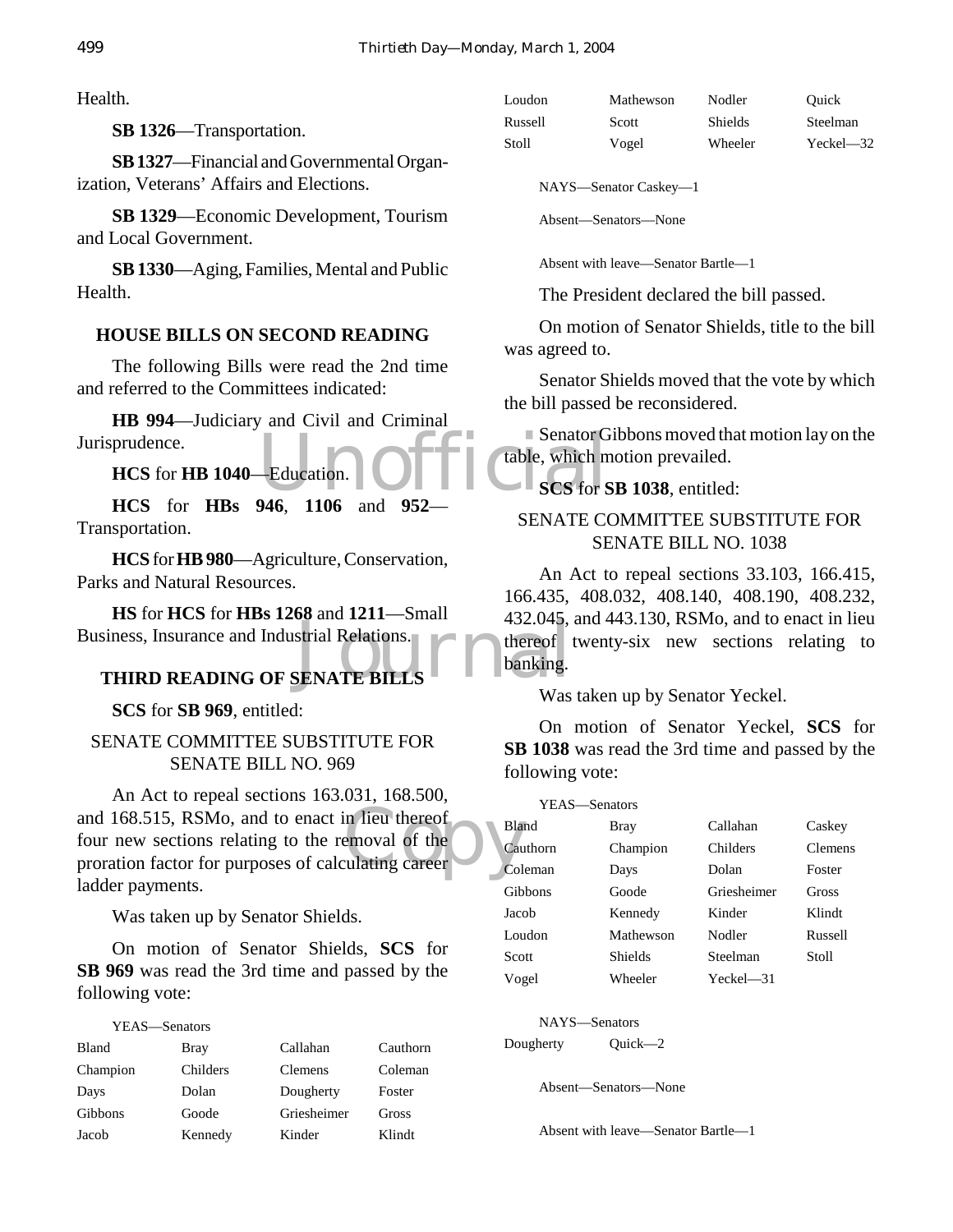The President declared the bill passed.

On motion of Senator Yeckel, title to the bill was agreed to.

Senator Yeckel moved that the vote by which the bill passed be reconsidered.

Senator Gibbons moved that motion lay on the table, which motion prevailed.

**SJR 29**, introduced by Senator Steelman, et al, entitled:

Joint Resolution submitting to the qualified voters of Missouri, an amendment to the Constitution of Missouri relating to marriage.

Was taken up by Senator Steelman.

YEAS—Senators

| On motion of Senator Steelman, SJR 29 was<br>read the 3rd time and passed by the following vote: |  |
|--------------------------------------------------------------------------------------------------|--|
|                                                                                                  |  |

investigations of child abuse and neglect, with an emergency clause.

Was called from the Consent Calendar and taken up.

On motion of Senator Gross, **SB 803** was read the 3rd time and passed by the following vote:

| YEAS—Senators |                |              |                |
|---------------|----------------|--------------|----------------|
| <b>Bland</b>  | Bray           | Callahan     | Caskey         |
| Cauthorn      | Champion       | Childers     | <b>Clemens</b> |
| Days          | Dolan          | Dougherty    | Foster         |
| Gibbons       | Goode          | Griesheimer  | Gross          |
| Jacob         | Kennedy        | Kinder       | Klindt         |
| Loudon        | Mathewson      | Nodler       | Russell        |
| Scott         | Shields        | Steelman     | Stoll          |
| Vogel         | Wheeler        | $Yeckel$ —31 |                |
| NAYS-         | —Senators—None |              |                |

| Bland                                       | Callahan                           | Caskey         | Cauthorn    | Absent-Senators |                                         |             |                |
|---------------------------------------------|------------------------------------|----------------|-------------|-----------------|-----------------------------------------|-------------|----------------|
| Champion                                    | Childers                           | <b>Clemens</b> | Dolan       | Coleman         | $Quick -2$                              |             |                |
| Dougherty                                   | Foster                             | Gibbons        | Griesheimer |                 |                                         |             |                |
| Gross                                       | Jacob                              | Kennedy        | Kinder      |                 | Absent with leave—Senator Bartle—1      |             |                |
| Klindt                                      | Loudon                             | Mathewson      | Nodler      |                 | The President declared the bill passed. |             |                |
| Russell                                     | Scott                              | Shields        | Steelman    |                 |                                         |             |                |
| Stoll                                       | $Vogel - 26$                       |                |             |                 | The emergency clause was adopted by the |             |                |
|                                             |                                    |                |             | following vote: |                                         |             |                |
|                                             | NAYS-Senators                      |                |             | YEAS-Senators   |                                         |             |                |
| <b>Bray</b>                                 | Coleman                            | Days           | Goode       | Bland           | <b>Bray</b>                             | Callahan    | Caskey         |
| Quick                                       | Wheeler-6                          |                |             | Cauthorn        | Champion                                | Childers    | <b>Clemens</b> |
|                                             |                                    |                |             | Days            | Dolan                                   | Dougherty   | Foster         |
|                                             | Absent—Senator Yeckel—1            |                |             | Gibbons         | Goode                                   | Griesheimer | Gross          |
|                                             |                                    |                |             | Jacob           | Kennedy                                 | Kinder      | Klindt         |
|                                             | Absent with leave—Senator Bartle—1 |                |             | Loudon          | Mathewson                               | Nodler      | Russell        |
| The President declared the joint resolution |                                    |                |             | Scott           | <b>Shields</b>                          | Steelman    | Stoll          |
| passed.                                     |                                    |                |             | Vogel           | Wheeler                                 | Yeckel-31   |                |

On motion of Senator Steelman, title to the joint resolution was agreed to.

Senator Steelman moved that the vote by which the joint resolution passed be reconsidered.

Senator Gibbons moved that motion lay on the table, which motion prevailed.

**SB 803**, introduced by Senator Gross, entitled:

An Act to repeal section 210.145, RSMo, and to enact in lieu thereof one new section relating to NAYS—Senators—None

Absent—Senators Coleman Quick—2

Absent with leave—Senator Bartle—1

On motion of Senator Gross, title to the bill was agreed to.

Senator Gross moved that the vote by which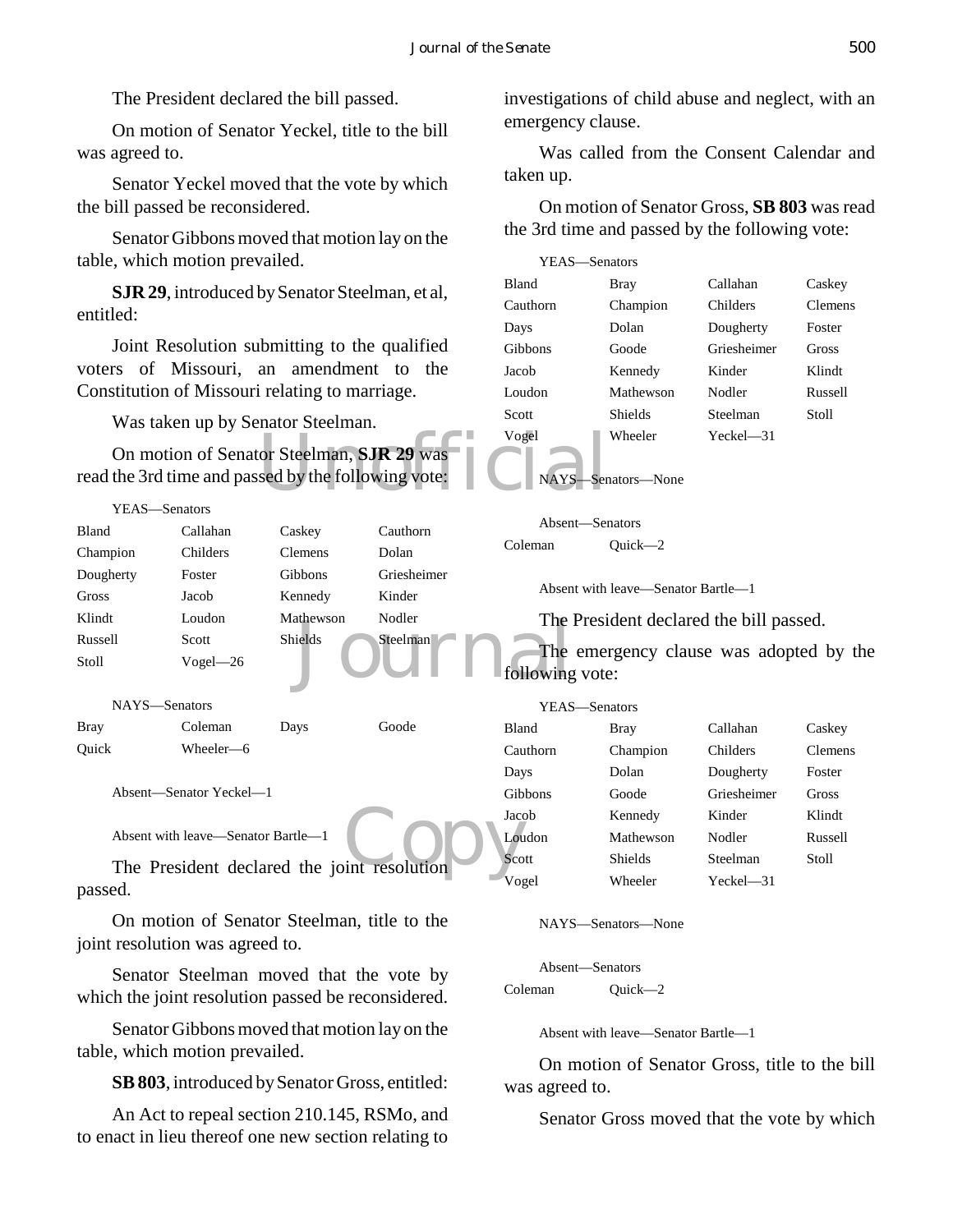the bill passed be reconsidered.

Senator Gibbons moved that motion lay on the table, which motion prevailed.

**SB 783**, introduced by Senator Mathewson, entitled:

An Act to repeal section 262.217, RSMo, and to enact in lieu thereof one new section relating to the state fair commission, with an emergency clause.

Was called from the Consent Calendar and taken up.

On motion of Senator Mathewson, **SB 783** was read the 3rd time and passed by the following vote:

| vote:         |                    |                |                | to enact in lieu |
|---------------|--------------------|----------------|----------------|------------------|
| YEAS-Senators |                    |                |                | professional li  |
| Bland         | <b>Bray</b>        | Callahan       | Caskey         | Was calle        |
| Cauthorn      | Champion           | Childers       | <b>Clemens</b> | taken up.        |
| Days          | Dolan              | Dougherty      | Foster         | <b>SCS</b> for S |
| Gibbons       | Goode              | Griesheimer    | Gross          |                  |
| Jacob         | Kennedy            | Kinder         | Klindt         | <b>SENATE CO</b> |
| Loudon        | Mathewson          | Nodler         | Ouick          | S <sub>I</sub>   |
| Russell       | Scott              | <b>Shields</b> | Steelman       | An Act to        |
| Stoll         | Vogel              | Wheeler        | $Yeckel - 32$  | to enact in lieu |
|               | NAYS—Senators—None |                |                | professional li  |

NAYS—Senators—None

Absent—Senator Coleman—1

Absent with leave—Senator Bartle—1

The President declared the bill passed.

passed.<br>
Suppose the state of the state of the state of the state of the state of the state of the state of the state of the state of the state of the state of the state of the state of the state of the state of the state The emergency clause was adopted by the following vote:

YEAS—Senators

| <b>Bray</b>    | Callahan       | Caskey         | Cauthorn |
|----------------|----------------|----------------|----------|
| Champion       | Childers       | <b>Clemens</b> | Coleman  |
| Days           | Dolan          | Dougherty      | Foster   |
| <b>Gibbons</b> | Goode          | Griesheimer    | Gross    |
| Kennedy        | Kinder         | Klindt         | Loudon   |
| Mathewson      | Nodler         | Ouick          | Russell  |
| Scott          | <b>Shields</b> | Steelman       | Stoll    |
| Vogel          | Wheeler        | $Yeckel - 31$  |          |

NAYS—Senators—None

Absent—Senators

Bland Jacob—2

Absent with leave—Senator Bartle—1

On motion of Senator Mathewson, title to the bill was agreed to.

Senator Mathewson moved that the vote by which the bill passed be reconsidered.

Senator Gibbons moved that motion lay on the table, which motion prevailed.

**SB 837**, with **SCS**, introduced by Senator Caskey, entitled:

An Act to repeal section 324.010, RSMo, and to enact in lieu thereof one new section relating to professional licenses.

Was called from the Consent Calendar and taken up.

**SCS** for **SB 837**, entitled:

# SENATE COMMITTEE SUBSTITUTE FOR SENATE BILL NO. 837

An Act to repeal section 324.010, RSMo, and to enact in lieu thereof one new section relating to professional licenses.

Was taken up.

Senator Caskey moved that **SCS** for **SB 837** be adopted, which motion prevailed.

On motion of Senator Caskey, **SCS** for **SB 837** was read the 3rd time and passed by the following vote:

| YEAS-Senators |          |                 |                |
|---------------|----------|-----------------|----------------|
| <b>Bland</b>  | Bray     | Callahan        | Caskey         |
| Cauthorn      | Champion | <b>Childers</b> | <b>Clemens</b> |
| Coleman       | Days     | Dolan           | Dougherty      |
| Foster        | Gibbons  | Goode           | Griesheimer    |
| Gross         | Jacob    | Kennedy         | Kinder         |
| Klindt        | Loudon   | Mathewson       | Nodler         |
| Ouick         | Russell  | Scott           | Shields        |
| Steelman      | Stoll    | Vogel           | Wheeler        |
| $Yech = 33$   |          |                 |                |

NAYS—Senators—None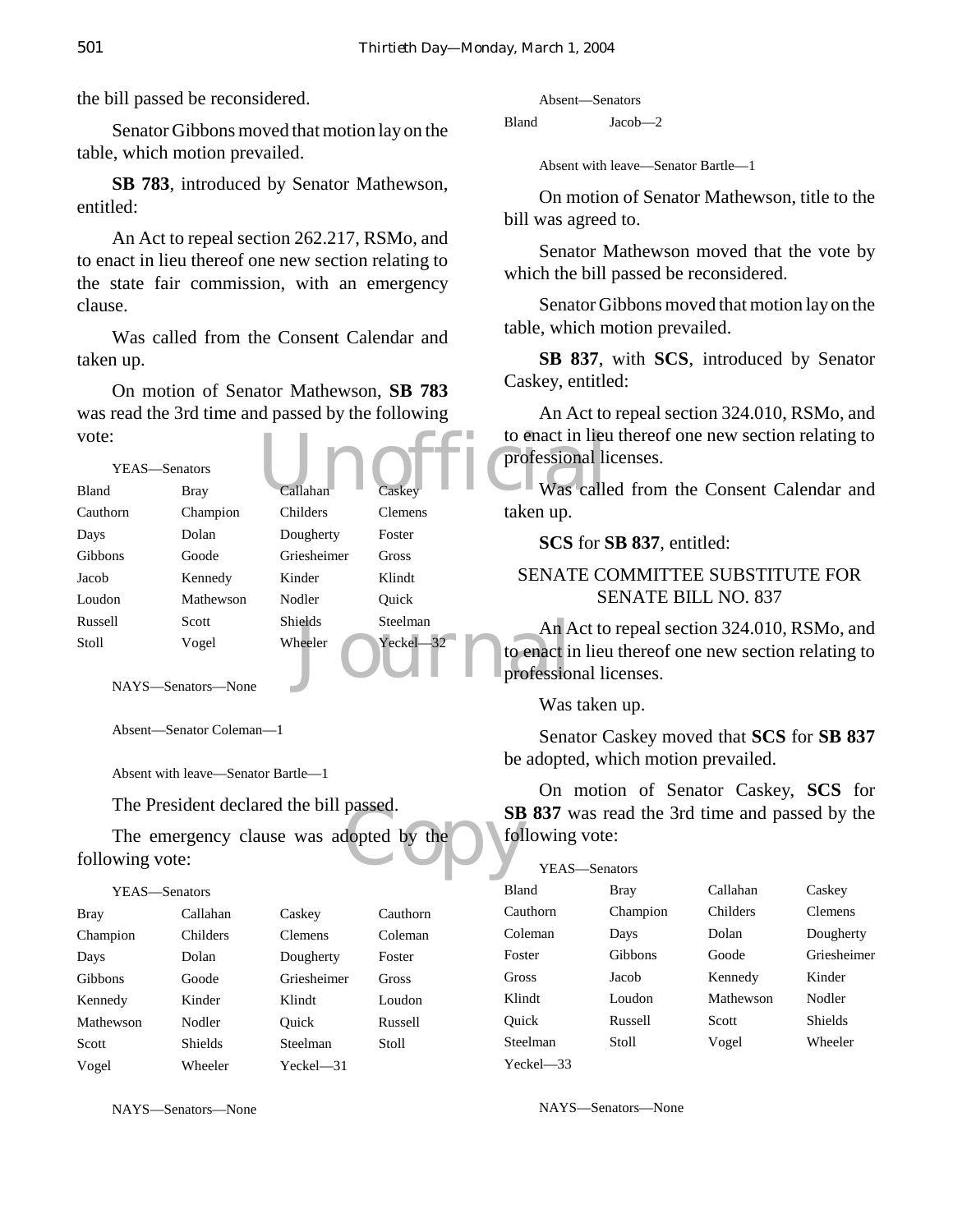Absent—Senators—None

Absent with leave—Senator Bartle—1

The President declared the bill passed.

On motion of Senator Caskey, title to the bill was agreed to.

Senator Caskey moved that the vote by which the bill passed be reconsidered.

Senator Gibbons moved that motion lay on the table, which motion prevailed.

**SB 859**, with **SCS**, introduced by Senator Klindt, entitled:

to enact in lieu thereof one new section relating to Can Act to<br>the state highway patrol. Was called from the Consent Calendar and<br>to certification An Act to repeal section 43.060, RSMo, and the state highway patrol.

Was called from the Consent Calendar and taken up.

**SCS** for **SB 859**, entitled:

SENATE COMMITTEE SUBSTITUTE FOR SENATE BILL NO. 859

43.060, RSMo, and<br>ew section relating to  $\begin{array}{|c|c|}\n\hline\n\end{array}$  An 193.255, An Act to repeal section 43.060, RSMo, and to enact in lieu thereof one new section relating to the state highway patrol.

Was taken up.

Senator Klindt moved that **SCS** for **SB 859** be adopted, which motion prevailed.

Was read the 3rd time and passed by the following<br>vote:<br>YEAS—Senators On motion of Senator Klindt, **SCS** for **SB 859** vote:

YEAS—Senators

| <b>Bland</b>   | Bray           | Callahan    | Caskey         |
|----------------|----------------|-------------|----------------|
| Cauthorn       | Champion       | Childers    | <b>Clemens</b> |
| Coleman        | Days           | Dolan       | Foster         |
| <b>Gibbons</b> | Goode          | Griesheimer | Gross          |
| Jacob          | Kinder         | Klindt      | Loudon         |
| Mathewson      | Nodler         | Ouick       | Russell        |
| Scott          | <b>Shields</b> | Steelman    | Stoll          |
| Vogel          | Wheeler        | Yeckel—31   |                |

NAYS—Senators—None

Absent—Senators

Dougherty Kennedy—2

Absent with leave—Senator Bartle—1

The President declared the bill passed.

On motion of Senator Klindt, title to the bill was agreed to.

Senator Klindt moved that the vote by which the bill passed be reconsidered.

Senator Gibbons moved that motion lay on the table, which motion prevailed.

**SB 799**, with **SCS**, introduced by Senator Steelman, entitled:

An Act to repeal section 193.255, RSMo, and to enact in lieu thereof three new sections relating to certification of stillbirth.

Was called from the Consent Calendar and taken up.

**SCS** for **SB 799**, entitled:

## SENATE COMMITTEE SUBSTITUTE FOR SENATE BILL NO. 799

An Act to repeal sections 193.165 and 193.255, RSMo, and to enact in lieu thereof two new sections relating to certificate of birth resulting in stillbirth.

Was taken up.

Senator Steelman moved that **SCS** for **SB 799** be adopted.

At the request of Senator Steelman, the above motion was withdrawn, placing the bill back on the Consent Calendar.

# **MESSAGES FROM THE GOVERNOR**

The following messages were received from the Governor, reading of which was waived:

OFFICE OF THE GOVERNOR State of Missouri Jefferson City, Missouri February 26, 2004 TO THE SENATE OF THE 92nd GENERAL ASSEMBLY OF THE STATE OF MISSOURI:

I have the honor to transmit to you herewith for your advice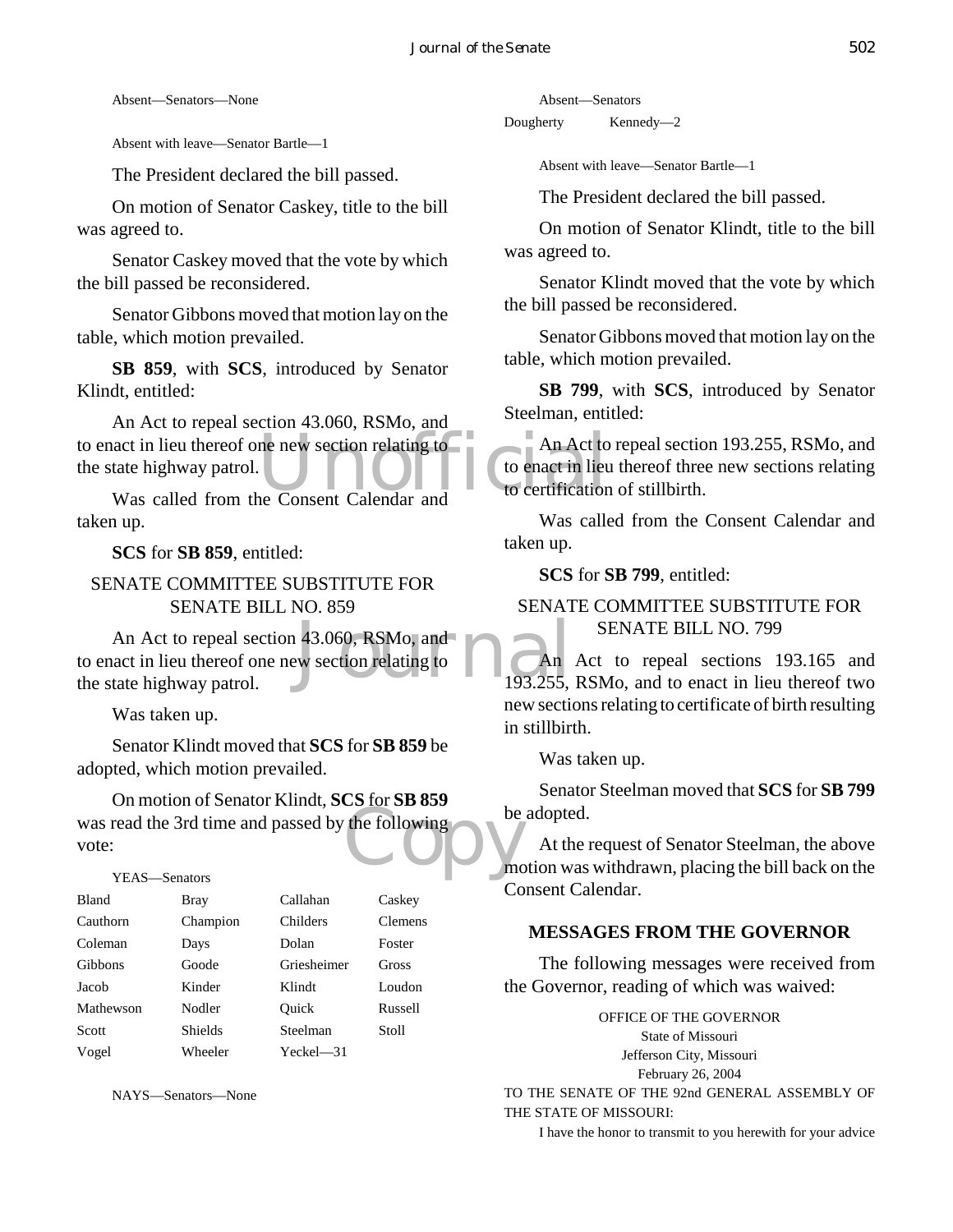and consent the following appointment to office:

Lynthia B. Andrews, D.O., 16335 NW 130th Terrace, Platte City, Platte County, Missouri 64079, as a member of the State Advisory Council on Emergency Medical Services, for a term ending January 5, 2008, and until her successor is duly appointed and qualified; vice, Mark Terry, term expired.

> Respectfully submitted, BOB HOLDEN Governor

Also,

OFFICE OF THE GOVERNOR State of Missouri Jefferson City, Missouri February 26, 2004

TO THE SENATE OF THE 92nd GENERAL ASSEMBLY OF THE STATE OF MISSOURI:

TO THE SENATE<br>
I have the honor to transmit to you herewith for your advice<br>
Bill M. Burch, Democrat, 658 North Ranney, Sikeston, Scott<br>
V. Missouri 63801, as a member of the Missouri Development<br>
and consent the following and consent the following appointment to office:

Bill M. Burch, Democrat, 658 North Ranney, Sikeston, Scott County, Missouri 63801, as a member of the Missouri Development Finance Board, for a term ending September 14, 2007, and until his successor is duly appointed and qualified; vice, reappointed to a full term.

> Respectfully submitted, BOB HOLDEN Governor

Also,

OFFICE OF THE GOVERNOR State of Missouri Jefferson City, Missouri February 26, 2004 TO THE SENATE OF THE 92nd GENERAL ASSEMBLY OF

#### THE STATE OF MISSOURI:

and consent the following appointment to office:

I have the honor to transmit to you herewith for your advice<br>
Thomas J. Corso, 1125 Krug Park Place, St. Joseph,<br>
Thomas J. Corso, 1125 Krug Park Place, St. Joseph,<br>
and<br>
and County, Missouri 64505, as a member of the Elev Thomas J. Corso, 1125 Krug Park Place, St. Joseph, Buchanan County, Missouri 64505, as a member of the Elevator Safety Board, for a term ending June 6, 2005, and until his successor is duly appointed and qualified; vice, Richard Guth, term expired.

> Respectfully submitted, BOB HOLDEN Governor

Also,

OFFICE OF THE GOVERNOR State of Missouri Jefferson City, Missouri February 26, 2004 TO THE SENATE OF THE 92nd GENERAL ASSEMBLY OF

#### THE STATE OF MISSOURI:

I have the honor to transmit to you herewith for your advice and consent the following appointment to office:

Robert G. Hughs, 2717 Delaware Street, St. Joseph, Buchanan County, Missouri 64506, as student representative of the Missouri Western State College Board of Regents, for a term ending May 1, 2005, and until his successor is duly appointed and qualified; vice, Kevin Callaway, term expired.

> Respectfully submitted, BOB HOLDEN

Governor

Also,

OFFICE OF THE GOVERNOR State of Missouri Jefferson City, Missouri February 26, 2004

TO THE SENATE OF THE 92nd GENERAL ASSEMBLY OF THE STATE OF MISSOURI:

I have the honor to transmit to you herewith for your advice and consent the following appointment to office:

John William Jermyn, D.O., F.A.C.E.P., 1235 South Williams, Moberly, Randolph County, Missouri 65270, as a member of the State Advisory Council on Emergency Medical Services, for a term ending January 5, 2008, and until his successor is duly appointed and qualified; vice, reappointed to a full term.

> Respectfully submitted, BOB HOLDEN Governor

Also,

OFFICE OF THE GOVERNOR State of Missouri

Jefferson City, Missouri

February 26, 2004

TO THE SENATE OF THE 92nd GENERAL ASSEMBLY OF THE STATE OF MISSOURI:

I have the honor to transmit to you herewith for your advice and consent the following appointment to office:

Marion Spence Pierson, M.D., Democrat, 1916 E. 17th Street, Kansas City, Jackson County, Missouri 64155, as a member of the Health and Educational Facilities Authority of the State of Missouri, for a term ending January 1, 2008, and until her successor is duly appointed and qualified; vice, Ross Marine, term expired.

> Respectfully submitted, BOB HOLDEN Governor

Also,

OFFICE OF THE GOVERNOR State of Missouri Jefferson City, Missouri February 26, 2004 TO THE SENATE OF THE 92nd GENERAL ASSEMBLY OF

Jurn: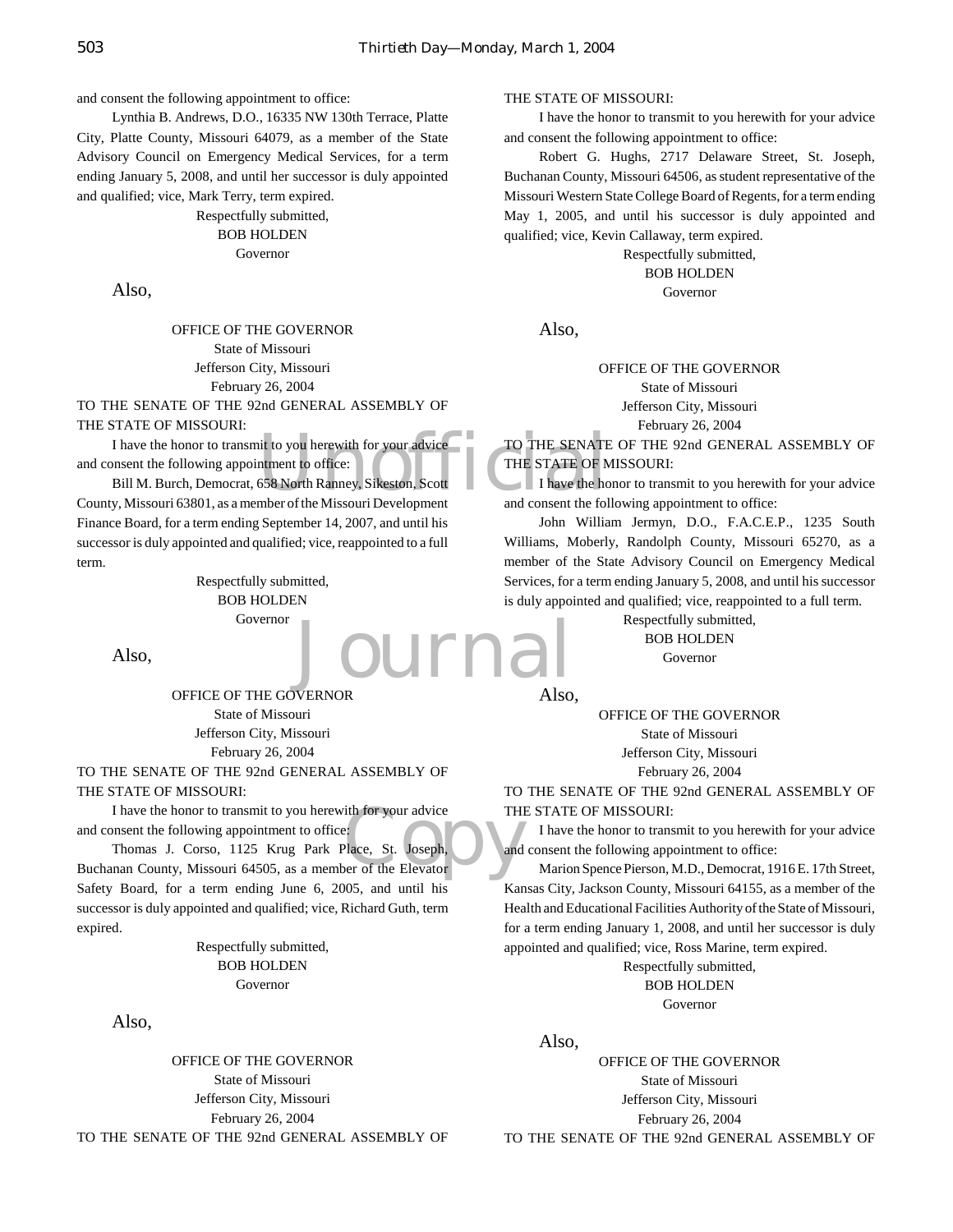THE STATE OF MISSOURI:

I have the honor to transmit to you herewith for your advice and consent the following appointment to office:

Keith E. Spare, 5128 Brookside Boulevard, Kansas City, Jackson County, Missouri 64112, as a member of the Committee for Professional Counselors, for a term ending August 23, 2007, and until his successor is duly appointed and qualified; vice, reappointed to a full term.

> Respectfully submitted, BOB HOLDEN Governor

Also,

OFFICE OF THE GOVERNOR State of Missouri Jefferson City, Missouri February 26, 2004

THE STATE OF MISSOURI:

TO THE SENATE OF THE 92nd GENERAL ASSEMBLY OF<br>THE STATE OF MISSOURI:<br>I have the honor to transmit to you herewith for your advice<br>and consent the following appointment to office: I have the honor to transmit to you herewith for your advice and consent the following appointment to office:

John D. Starr, Democrat, 833 West 51st Street, Kansas City, Jackson County, Missouri 64112, as a member of the Missouri Development Finance Board, for a term ending September 14, 2007, and until his successor is duly appointed and qualified; vice, reappointed to a full term.

Respectfully submitted, BOB HOLDEN Governor

Also,

OFFICE OF THE GOVERNOR State of Missouri Jefferson City, Missouri February 26, 2004

ASSEMBLY OF TO THE SENATE OF THE 92nd GENERAL ASSEMBLY OF THE STATE OF MISSOURI:

I have the honor to transmit to you herewith for your advice and consent the following appointment to office:

Sherri Talbott, 6113 Queens Court, House Springs, Jefferson County, Missouri 63051, as a member of the Public School Retirement System of Missouri, Board of Trustees, for a term ending August 28, 2006, and until her successor is duly appointed and qualified; vice, Lynn Harmon, term expired.

Respectfully submitted, BOB HOLDEN Governor

#### **INTRODUCTION OF BILLS**

The following Bills were read the 1st time and ordered printed:

**SB 1397**–By Gibbons, Caskey, Mathewson, Yeckel, Steelman, Gross, Griesheimer, Cauthorn, Loudon, Goode, Bartle, Stoll, Coleman, Quick and Kinder.

An Act to repeal sections 571.030 and 571.107, RSMo, and to enact in lieu thereof two new sections relating to concealed weapons at schools, with penalty provisions.

**SB 1398**–By Jacob and Kinder.

An Act to repeal sections 8.003, 100.265, and 215.020, RSMo, and to enact in lieu thereof three new sections relating to membership of boards and commissions.

#### **SB 1399**–By Kennedy.

An Act to repeal section 379.938, RSMo, and to enact in lieu thereof one new section relating to renewability of health benefit plans.

#### **REPORTS OF STANDING COMMITTEES**

On behalf of Senator Steelman, Chairman of the Committee on Commerce and the Environment, Senator Gibbons submitted the following report:

Senator G<br>N. Senator G<br>and the and the Mr. President: Your Committee on Commerce and the Environment, to which was referred **SB 1040**, begs leave to report that it has considered the same and recommends that the Senate Committee Substitute, hereto attached, do pass.

#### **INTRODUCTION OF BILLS**

The following Bill was read the 1st time and ordered printed:

**SB 1400**–By Loudon, Yeckel and Gibbons.

An Act to repeal section 340.216, RSMo, and to enact in lieu thereof one new section relating to the practice of veterinary medicine.

#### **RESOLUTIONS**

Senators Gross and Dolan offered Senate Resolution No. 1414, regarding Jim Boedeker, which was adopted.

Senators Gross and Dolan offered Senate Resolution No. 1415, regarding Bernice Meyer,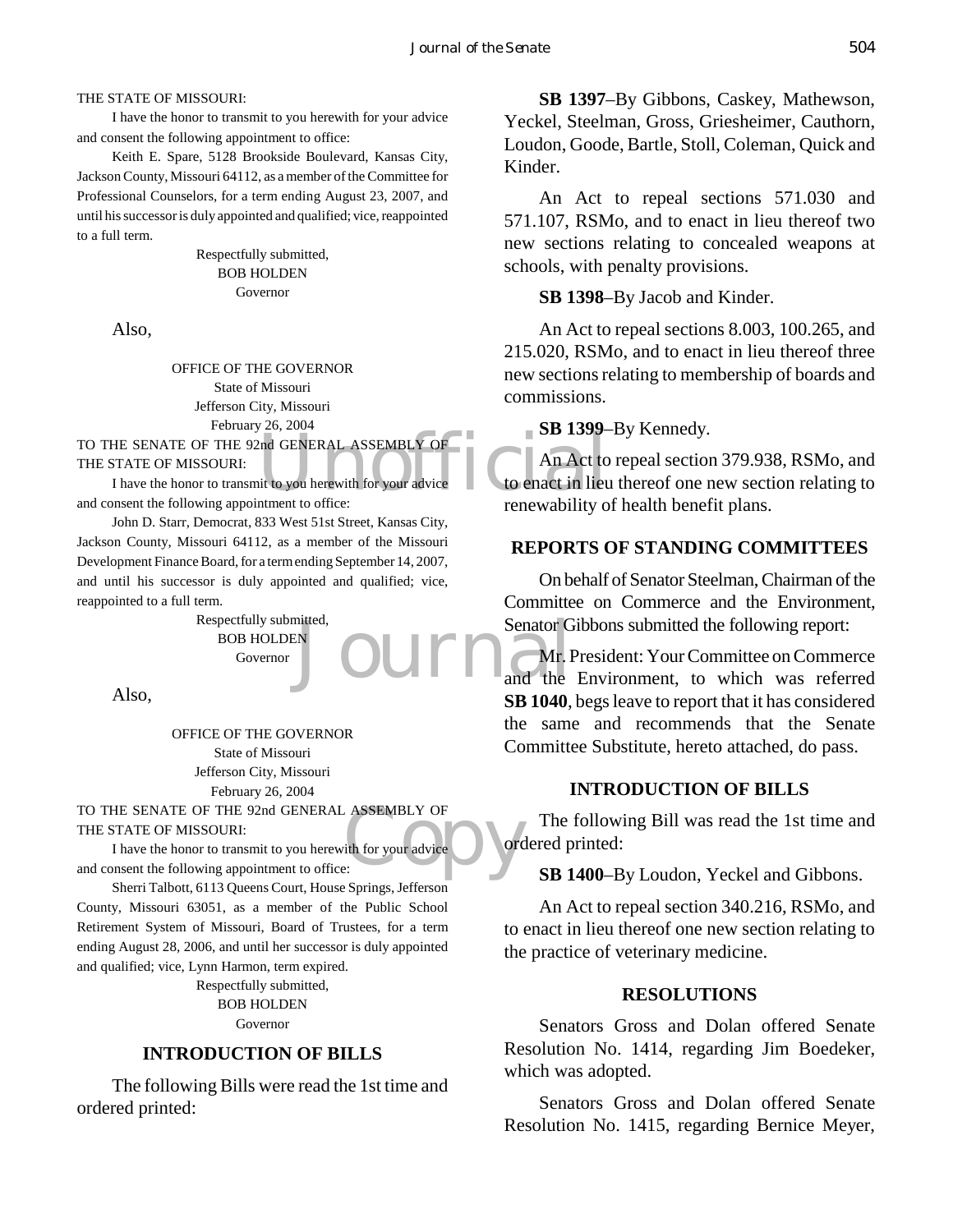O'Fallon, which was adopted.

Senators Gross and Dolan offered Senate Resolution No. 1416, regarding Anthony "Tony" Rohe, which was adopted.

Senators Gross and Dolan offered Senate Resolution No. 1417, regarding James H. "Jim" Howard, which was adopted.

Senators Gross and Dolan offered Senate Resolution No. 1418, regarding John Prinster, which was adopted.

Senators Gross and Dolan offered Senate Resolution No. 1419, regarding Ted Kane, which was adopted.

Resolution No. 1420, regarding Wayne Warnol, Constant Constant Constant Constant Constant Constant Constant Constant Constant Constant Constant Constant Constant Constant Constant Constant Constant Constant Constant Consta Senators Gross and Dolan offered Senate which was adopted.

Senators Gross and Dolan offered Senate Resolution No. 1421, regarding Dan Murphy, which was adopted.

Senators Gross and Dolan offered Senate Resolution No. 1422, regarding Larry Luecke, which was adopted.

which was adopted.<br>
Senators Gross and Dolan offered Senate<br>
Resolution No. 1423, regarding Charles Halter, **Columbia**<br>
adiourned Senators Gross and Dolan offered Senate which was adopted.

Senators Gross and Dolan offered Senate Resolution No. 1424, regarding Grant Scharnhorst, Jr., which was adopted.

#### **INTRODUCTIONS OF GUESTS**

Senator Yeckel introduced to the Senate, Richard Floyd, Concord Village; and Scott Edgar, O'Fallon.

Senator Bray introduced to the Senate, Steve Blackistone, Washington, D.C.

Senator Gibbons introduced to the Senate, Pat Lewis and Edgar Taylor, Kirkwood.

Senator Gross introduced to the Senate, Stewart "Bill" Morton, Maryland Heights.

On behalf of Senator Champion and himself, Senator Dolan introduced to the Senate, Dave Snider, Acting Director, Missouri Department of Transportation, Jefferson City.

Senator Griesheimer introduced to the Senate, Carol Johnson, Pacific.

Senator Cauthorn introduced to the Senate, Congressman Kenny Hulshof and Eric Feltner, Columbia.

On motion of Senator Gibbons, the Senate adjourned under the rules.

# SENATE CALENDAR  $\overline{\phantom{a}}$

Copy THIRTY-FIRST DAY–TUESDAY, MARCH 2, 2004

 $\overline{\phantom{a}}$ 

#### FORMAL CALENDAR

#### SECOND READING OF SENATE BILLS

SB 1288-Vogel SB 1289-Kennedy and Gibbons SB 1313-Bray SB 1328-Yeckel

SB 1331-Gibbons SB 1332-Caskey and Mathewson SB 1333-Caskey and Shields SB 1334-Dougherty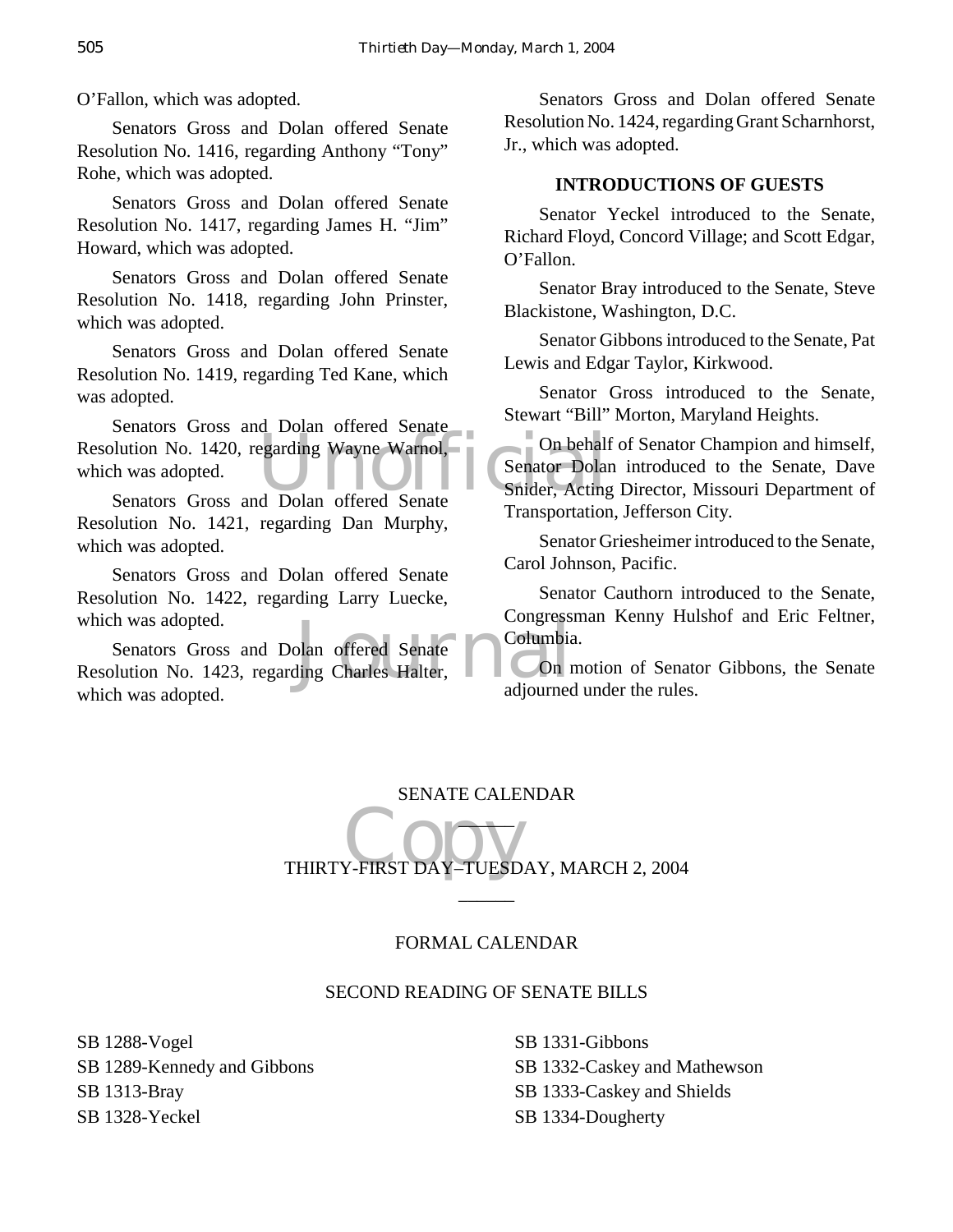Unoffic Journal  $Co$ SB 1335-Dougherty, et al SB 1336-Kennedy and Dougherty SB 1337-Kennedy SB 1338-Callahan SB 1339-Callahan SB 1340-Callahan SB 1341-Cauthorn, et al SB 1342-Cauthorn SB 1343-Champion SB 1344-Champion SB 1345-Coleman SB 1346-Coleman SB 1347-Coleman SB 1348-Coleman SB 1349-Coleman SB 1350-Stoll SB 1351-Stoll SB 1352-Stoll SB 1353-Bray SB 1354-Steelman SB 1355-Days SB 1356-Jacob and Bray SB 1357-Jacob and Bray SB 1358-Jacob and Bray SB 1359-Jacob and Bray SB 1360-Jacob SB 1361-Griesheimer and Loudon SB 1362-Griesheimer SB 1363-Griesheimer SB 1364-Gross SB 1365-Yeckel, et al SB 1366-Yeckel SB 1367-Yeckel SB 1368-Nodler SB 1369-Nodler SB 1370-Nodler SB 1371-Kinder, et al SB 1372-Klindt, et al SB 1373-Bartle SB 1374-Gibbons SB 1375-Gibbons SB 1376-Gibbons SB 1377-Bray and Bland SB 1378-Stoll and Cauthorn SB 1379-Cauthorn SB 1380-Cauthorn SB 1381-Loudon SB 1382-Quick and Gibbons SB 1383-Scott SB 1384-Scott SB 1385-Scott SB 1386-Scott SB 1387-Dolan SB 1388-Dolan SB 1389-Dolan SB 1390-Foster SB 1391-Foster SB 1392-Goode and Dougherty SB 1393-Vogel SB 1394-Vogel SB 1395-Shields SB 1396-Shields SB 1397-Gibbons, et al SB 1398-Jacob and Kinder SB 1399-Kennedy SB 1400-Loudon, et al SJR 48-Jacob and Bray SJR 49-Klindt SJR 50-Stoll SJR 51-Goode

#### THIRD READING OF SENATE BILLS

SCS for SB 700-Russell (In Fiscal Oversight)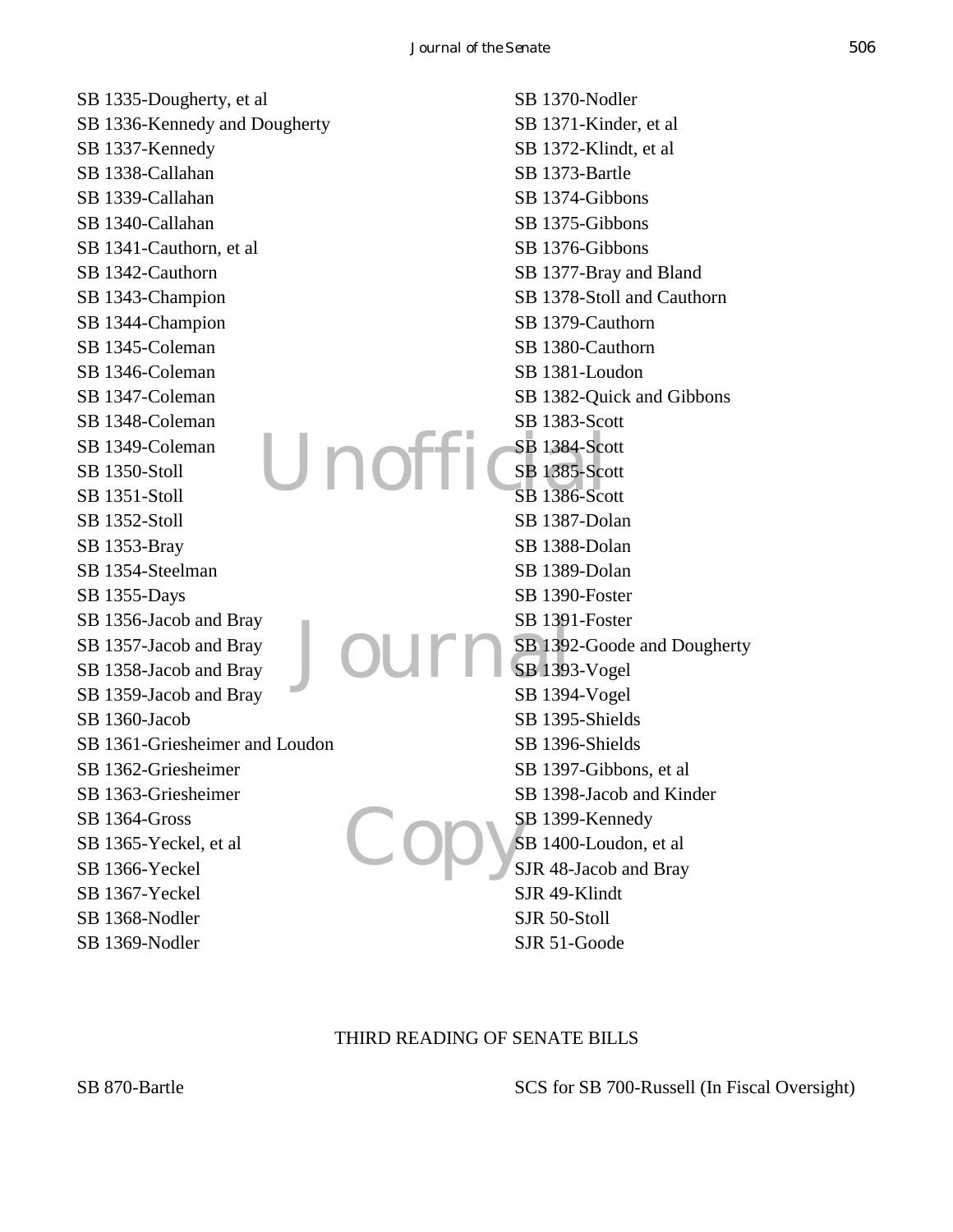#### SENATE BILLS FOR PERFECTION

SBs 740, 886 & 1178-Klindt, with SCS SB 755-Shields, with SCS SB 1122-Shields, with SCS SB 920-Caskey SB 937-Gross, with SCS

SB 968-Shields, with SCS SB 1045-Kinder, et al, with SCS SB 754-Vogel, with SCS SB 1160-Shields, et al, with SCS SB 1040-Griesheimer, with SCS

## INFORMAL CALENDAR

#### SENATE BILLS FOR PERFECTION

Skey, with SCS, SS<br>ding)<br>
CSBs 1020, 88<br>
SCS, SA 2 SB 715-Childers and Caskey, with SCS, SS for SCS & SA 24 (pending) SB 718-Yeckel, et al SB 856-Loudon, with SCS SB 933-Yeckel, et al SB 989-Gross, et al, with SCS (pending)

SB 990-Loudon, with SCS SBs 1020, 889 & 869-Steelman, et al, with SCS, SA 2 & SSA 1 for SA 2 (pending) SB 1123-Gibbons, et al SB 1138-Bartle



Senate Bills

Reported 2/9

Ses Opys SB 741-Klindt SB 827-Bartle, with SCS SB 1093-Gibbons and Yeckel, with S

SB 799-Steelman, with SCS SB 878-Goode, et al, with SCS

Reported 2/16

SB 1197-Quick, with SCS SB 1107-Shields SB 1106-Shields, with SCS SB 921-Caskey, with SCS SRB 1108-Bartle

Reported 2/23

SB 1229-Caskey SB 1218-Quick, with SCS SB 1162-Jacob SB 1048-Nodler, et al